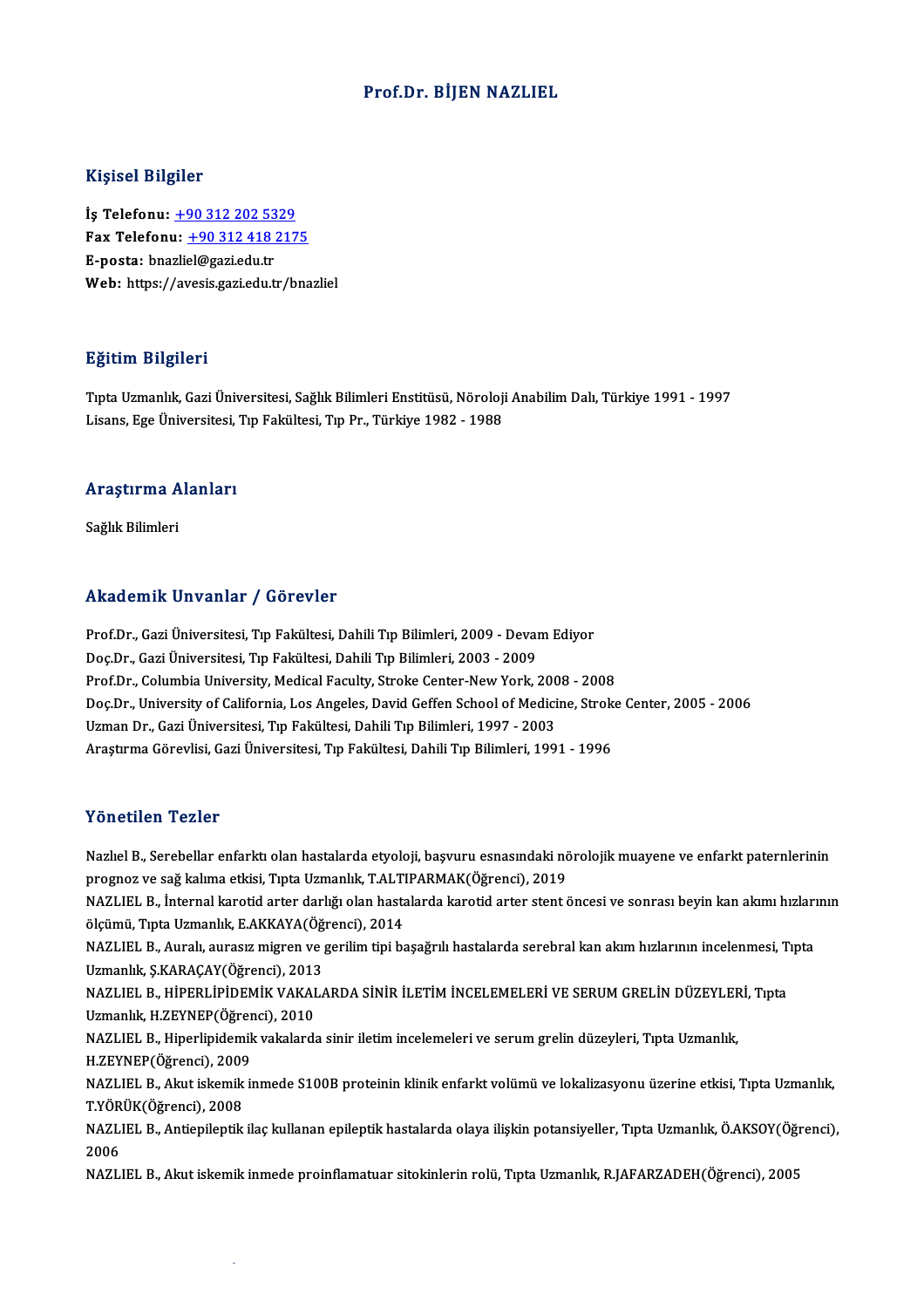#### SCI, SSCI ve AHCI İndekslerine Giren Dergilerde Yayınlanan Makaleler

CI, SSCI ve AHCI İndekslerine Giren Dergilerde Yayınlanan Makaleler<br>I. Posterior Circulation Alberta Stroke Program Early Computed Tomography Score (pc-ASPECT) for<br>the Evaluation of Carabellar Inforeta Posterior Circulation Alberta Stroke I<br>The Evaluation of Cerebellar Infarcts.<br>Altinarmak T. Naglial P. Patur Caglavan H. Posterior Circulation Alberta Stroke Program Early Computed Tomogra<br>the Evaluation of Cerebellar Infarcts.<br>Altiparmak T., Nazliel B., Batur Caglayan H. Z. , Tokgoz N., Akyol Gurses A., Ucar M.<br>The neuvelogist 2022 (SCL Exp the Evaluation of Cerebellar Infarcts.<br>Altiparmak T., Nazliel B., Batur Caglayan H. Z. , Tokgoz N., Akyol Gurses A., Ucar M.<br>The neurologist, 2022 (SCI Expanded İndekslerine Giren Dergi) Altiparmak T., Nazliel B., Batur Caglayan H. Z. , Tokgoz N., Akyol Gurses A., Ucar M.<br>The neurologist, 2022 (SCI Expanded Indekslerine Giren Dergi)<br>II. Pre- and Post-stenting Cerebral Blood Flow Velocities in Patients with The neurologist, 2022 (SCI Expanded İndekslerine Giren Dergi)<br>Pre- and Post-stenting Cerebral Blood Flow Velocities in Patients<br>Akkaya E., Nazliel B., Caglayan Batur H. Z. , Ilgit E., Onal B., Akkan K., Irkec C.<br>Naurolagy Pre- and Post-stenting Cerebral Blood Flow Velocities in Patients with Carotid A<br>Akkaya E., Nazliel B., Caglayan Batur H. Z. , Ilgit E., Onal B., Akkan K., Irkec C.<br>Neurology India, cilt.69, sa.6, ss.1711-1715, 2021 (SCI E Akkaya E., Nazliel B., Caglayan Batur H. Z. , Ilgit E., Onal B., Akkan K., Irkec C.<br>Neurology India, cilt.69, sa.6, ss.1711-1715, 2021 (SCI Expanded Indekslerine Giren Dergi)<br>III. Headache features of cerebellar ischemic s Neurolo<br>Headac<br>center. Headache features of cerebellar ischemic strokes: Clinical and radiologi<br>center.<br>Altiparmak T., Nazlıel B., Batur Çağlayan H. Z. , Tokgöz N., Akyol Gürses A., Uçar M.<br>Journal of clinical neurossianse : official journal of Journal of clinical neuroscience : official journal of the Neurosurgical Society of Australasia, cilt.88, ss.173-177,<br>2021 (SCI Expanded İndekslerine Giren Dergi) Altiparmak T., Nazlıel B., Batur Çağlayan H. Z. , T<br>Journal of clinical neuroscience : official journal<br>2021 (SCI Expanded İndekslerine Giren Dergi)<br>Shart latangy offenant inhibition namaine Iournal of clinical neuroscience : official journal of the Neurosurgical Society of Australasia, cilt.88, ss.173-177,<br>2021 (SCI Expanded Indekslerine Giren Dergi)<br>IV. Short-latency afferent inhibition remains intact withou 2021 (SCI Expanded Indekslerine Giren Derg<br>Short-latency afferent inhibition remain<br>a patient with isolated thalamic infarct.<br>Alaydin H.C. Atasshu E.E. Cashyan H.Z. B. Short-latency afferent inhibition remains intact without cortical so<br>a patient with isolated thalamic infarct.<br>Alaydin H. C. , Ataoglu E. E. , Caglayan H. Z. B. , Tokgoz N., Naziel B., Cengiz B.<br>Prain stimulation, silt 14, a patient with isolated thalamic infarct.<br>Alaydin H. C. , Ataoglu E. E. , Caglayan H. Z. B. , Tokgoz N., Naziel B., Cengiz I<br>Brain stimulation, cilt.14, ss.804-806, 2021 (SCI İndekslerine Giren Dergi)<br>Assessment of Patient Alaydin H. C. , Ataoglu E. E. , Caglayan H. Z. B. , Tokgoz N., Naziel B., Cengiz B.<br>Brain stimulation, cilt.14, ss.804-806, 2021 (SCI İndekslerine Giren Dergi)<br>V. Assessment of Patients with Intracerebral Hemorrhage or Hem Brain stimulation<br>Assessment of<br>VENOST Study<br>Duman T. Yoylo Assessment of Patients with Intracerebral Hemorrhage or Hemorrhagic Transformation in the<br>VENOST Study<br>Duman T., Yayla V., Uludüz D., Özaydln Göksu E., Yürekli V. A. , Genç H., Utku U., Çlnar N., Tekeli H., Sungur M. A. , VE<br>Du<br>al. Duman T., Yayla V., Uludüz D., Özaydln Göksu E., Yürekli V. A. , Genç H., Utku U.,<br>al.<br>European Neurology, cilt.83, ss.615-621, 2021 (SCI İndekslerine Giren Dergi)<br>Determinanta of preuentable streks. Ankara ACPOSS streka p al.<br>European Neurology, cilt.83, ss.615-621, 2021 (SCI İndekslerine Giren Dergi)<br>VI. Determinants of preventable stroke-Ankara ACROSS stroke preventability study Erkent I., Topçuoğlu M.A., Sorgun M.H., Batur Çağlayan H.Z., Togay Işıkay C., Nazlıel B., Arsava E.M. JOURNAL OF STROKE & CEREBROVASCULAR DISEASES, cilt.29, sa.7, 2020 (SCI İndekslerine Giren Dergi) Erkent I., Topçuoğlu M. A. , Sorgun M. H. , Batur Çağlayan H. Z. , Togay Işıkay C., Nazlıel B., Arsava E. M.<br>JOURNAL OF STROKE & CEREBROVASCULAR DISEASES, cilt.29, sa.7, 2020 (SCI İndekslerine Giren Dergi)<br>VII. Epileptic s JOURNAL OF STROKE & CEREBROVASCULAR DISEASES, cilt.29, sa.7, 2020 (SCI İndekslerine Giren Dergi)<br><mark>Epileptic seizures in cerebral venous sinus thrombosis: Subgroup analysis of VENOST study</mark><br>Uluduz D., MİDİ İ., Duman T., Yay Epileptic<br>Uluduz D., M.<br>A. , et al.<br>SEIZUDE EI Uluduz D., MİDİ İ., Duman T., Yayla V., KARAHAN A. Y. , AFSAR N., Goksu E. O. , Mengulluoglu N., AYTAÇ<br>M. A. , et al.<br>SEIZURE-EUROPEAN JOURNAL OF EPILEPSY, cilt.78, ss.113-117, 2020 (SCI İndekslerine Giren Dergi)<br>Clabel Su M. A., et al.<br>SEIZURE-EUROPEAN JOURNAL OF EPILEPSY, cilt.78, ss.113-117, 2020 (SCI Indekslerine Giren Dergi)<br>VIII. Global Survey of Outcomes of Neurocritical Care Patients: Analysis of the PRINCE Study Part 2 SEIZURE-EUROPEAN JOURNAL OF EPILEPSY, cilt.78, ss.113-117, 2020 (SCI İndekslerine Giren Dergi)<br>Global Survey of Outcomes of Neurocritical Care Patients: Analysis of the PRINCE Study Part 2<br>Rao C. P. V. , Suarez J., Martin Globa<br>Rao C<br>, et al.<br>NEUP Rao C. P. V. , Suarez J., Martin R. H. , Bauza C., Georgiadis A., Calvillo E., Hemphill J. C.<br>, et al.<br>NEUROCRITICAL CARE, cilt.32, sa.1, ss.88-103, 2020 (SCI İndekslerine Giren Dergi)<br>Carabral Vanaus Sinus Thrambasis as a , et al.<br>IX. Cerebral Venous Care, cilt.32, sa.1, ss.88-103, 2020 (SCI Indekslerine Giren Dergi)<br>IX. Cerebral Venous Sinus Thrombosis as a Rare Complication of Systemic Lupus Erythematosus:<br>Subsreup Apolysis of the VENOST NEUROCRITICAL CARE, cilt.32, sa.1, ss.88-103,<br>Cerebral Venous Sinus Thrombosis as a<br>Subgroup Analysis of the VENOST Study<br>Duman T. Demirci S. Uludus D. KOZAK H. H Cerebral Venous Sinus Thrombosis as a Rare Complication of Systemic Lupus Erythematosus:<br>Subgroup Analysis of the VENOST Study<br>Duman T., Demirci S., Uluduz D., KOZAK H. H. , Demir S., Misirli C. H. , Kucukoglu H., Cinar N. Subgroup Analysis of the VENOST Study<br>Duman T., Demirci S., Uluduz D., KOZAK H. H. , Demir S., Misirli C. H. , Kucukoglu H., Cinar N., Domac F. M. , ÖZT<br>Ş., et al.<br>Journal of Stroke and Cerebrovascular Diseases, cilt.28, s Duman T., Demirci S., Uluduz D., KOZAK H. H., Demir S., Misirli C. H., Kucukoglu H., Cinar N., Domac F. M., ÖZTÜRK X. Magnetic Resonance Imaging of Idiopathic Intracranial Hypertension: Before and After Treatment BATUR ÇAĞLAYAN H.Z., UÇAR M., Hasanreisoglu M., NAZLIEL B., TOKGÖZ N. Magnetic Resonance Imaging of Idiopathic Intracranial Hypertension: Before and After Tr<br>BATUR ÇAĞLAYAN H. Z. , UÇAR M., Hasanreisoglu M., NAZLIEL B., TOKGÖZ N.<br>JOURNAL OF NEURO-OPHTHALMOLOGY, cilt.39, sa.3, ss.324-329, 201 BATUR ÇAĞLAYAN H. Z. , UÇAR M., Hasanreisoglu M., NAZLIEL B., TOKGÖZ N.<br>JOURNAL OF NEURO-OPHTHALMOLOGY, cilt.39, sa.3, ss.324-329, 2019 (SCI İndekslerine Giren Dergi)<br>XI. Behcet's disease as a causative factor of cerebral JOURNAL OF NEURO-OPHTHALM<br>Behcet's disease as a causative<br>data from the VENOST study<br>Undur D. Mini L. Duman T. Cola Behcet's disease as a causative factor of cerebral venous sinus thrombosis: subgroup analysis of<br>data from the VENOST study<br>Uluduz D., MİDİ İ., Duman T., Colakoglu S., TÜFEKÇİ A., Bakar M., NAZLIEL B., Tascilar N., Goksan d<mark>ata</mark><br>Uludi<br>et al.<br>puer Uluduz D., MİDİ İ., Duman T., Colakoglu S., TÜFEKÇİ A., Bakar M., NAZLIEL B., Ta<br>et al.<br>RHEUMATOLOGY, cilt.58, sa.4, ss.600-608, 2019 (SCI İndekslerine Giren Dergi)<br>The effects of early neuvedevelenmental Behath annreash a et al.<br>RHEUMATOLOGY, cilt.58, sa.4, ss.600-608, 2019 (SCI İndekslerine Giren Dergi)<br>XII. The effects of early neurodevelopmental Bobath approach and mobilization on quadriceps muscle<br>thickness in stroke patients RHEUMATOLOGY, cilt.58, sa.4, ss.600-608, 2019 (SCI Indekslerine Giren Dergi)

GÜÇLÜGÜNDÜZA.,YAZICIG.,ÖZKUL Ç.,KucukH.,BATURÇAĞLAYANH.Z. ,NAZLIELB.

TURKISH JOURNAL OF MEDICAL SCIENCES, cilt.49, sa.1, ss.318-326, 2019 (SCI İndekslerine Giren Dergi)

XIII. The sensitivity and specificity of the balance evaluation systems test-BESTest in determining risk of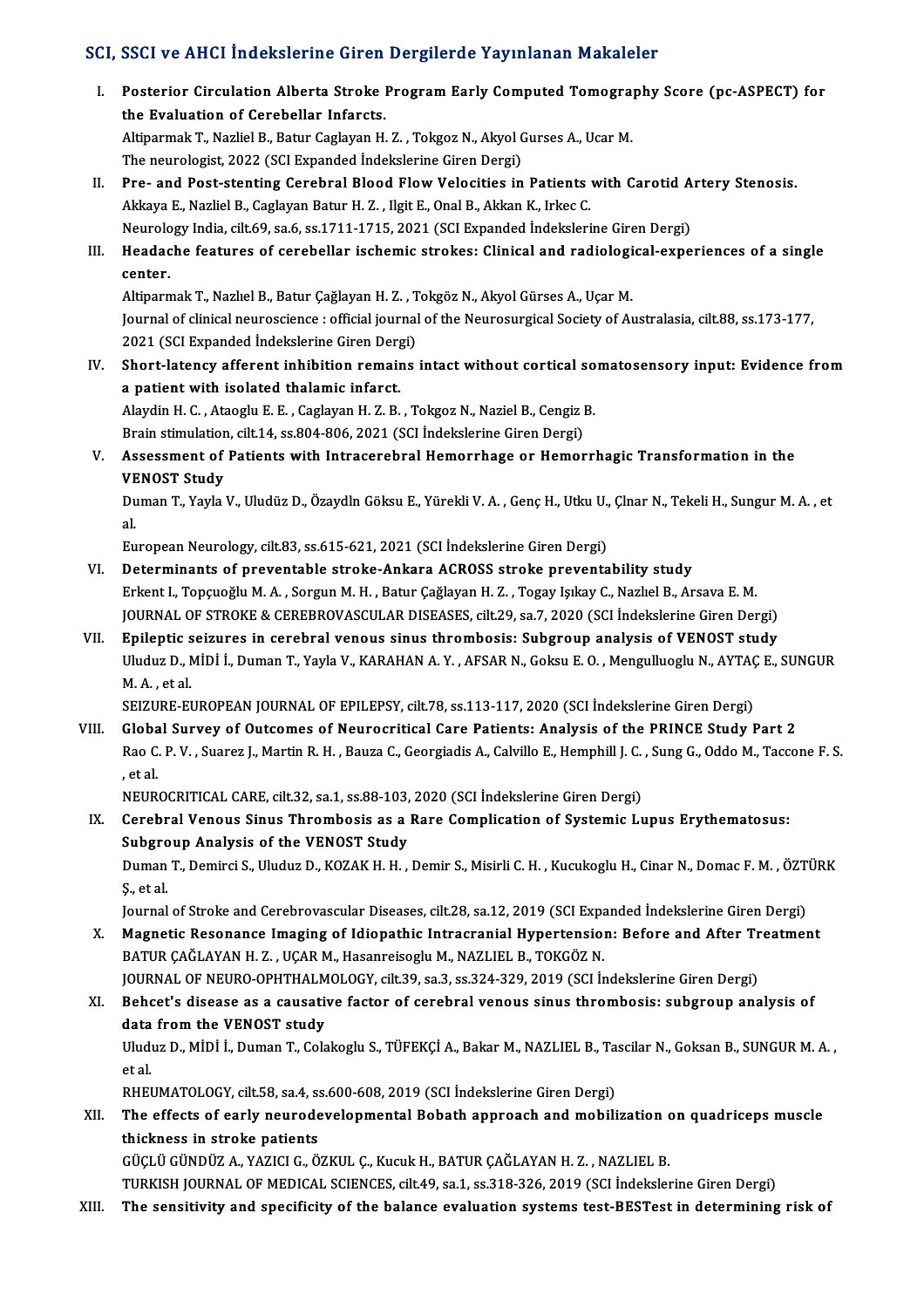fall in stroke patients fall in stroke patients<br>Sahin I. E. , GÜÇLÜ GÜNDÜZ A., YAZICI G., ÖZKUL Ç., Volkan-Yazici M., NAZLIEL B., TEKİNDAL M. A.<br>NEUPOPEHARU ITATION, silt 44, sa 1, sa 67, 77, 2019 (SCL İndekslerine Ciren Dergi) fall in stroke patients<br>Sahin I. E. , GÜÇLÜ GÜNDÜZ A., YAZICI G., ÖZKUL Ç., Volkan-Yazici M., NAZLIEL B., TE<br>NEUROREHABILITATION, cilt.44, sa.1, ss.67-77, 2019 (SCI İndekslerine Giren Dergi)<br>Whole bleed wissesity and sereb Sahin I. E. , GÜÇLÜ GÜNDÜZ A., YAZICI G., ÖZKUL Ç., Volkan-Yazici M., NAZLIEL B., TEKİNDAL M. A.<br>NEUROREHABILITATION, cilt.44, sa.1, ss.67-77, 2019 (SCI İndekslerine Giren Dergi)<br>XIV. Whole blood viscosity and cerebral NEUROREHABILITATION, cilt.4<br>Whole blood viscosity and<br>normotensive adolescents<br>Akoboy M. NAZUEL B. Cokt Whole blood viscosity and cerebral blood flow velocitie:<br>normotensive adolescents<br>Akcaboy M., NAZLIEL B., Goktas T., KULA S., ÇELİK B., BUYAN N.<br>JOUPNAL OF PEDIATRIC ENDOCRINOLOCY & METAROLISM cilt normotensive adolescents<br>Akcaboy M., NAZLIEL B., Goktas T., KULA S., ÇELİK B., BUYAN N.<br>JOURNAL OF PEDIATRIC ENDOCRINOLOGY & METABOLISM, cilt.31, sa.3, ss.275-281, 2018 (SCI İndekslerine Giren Akcabo<br>JOURN<br>Dergi)<br>Cereb JOURNAL OF PEDIATRIC ENDOCRINOLOGY & METABOLISM, cilt.31, sa.3, ss.275-281, 2018 (SCI In<br>Dergi)<br>XV. Cerebral blood flow velocity in migraine and chronic tension-type headache patients<br>Orkelaysi S. K. NAZI IEL B. Corlayer H Dergi)<br>Cerebral blood flow velocity in migraine and<br>Ozkalayci S. K. , NAZLIEL B., Caglayan H. Z. , Irkec C.<br>JOUPMAL OF RAIN PESEARCH, sit 11, ss 661, 666, 2 Cerebral blood flow velocity in migraine and chronic tension-type headache<br>Ozkalayci S. K. , NAZLIEL B., Caglayan H. Z. , Irkec C.<br>JOURNAL OF PAIN RESEARCH, cilt.11, ss.661-666, 2018 (SCI İndekslerine Giren Dergi)<br>The New Ozkalayci S. K. , NAZLIEL B., Caglayan H. Z. , Irkec C.<br>JOURNAL OF PAIN RESEARCH, cilt.11, ss.661-666, 2018 (SCI İndekslerine Giren Dergi)<br>XVI. The New Double-Layer Micromesh Stent (Roadsaver®): Use in Endovascular Treatme JOURNAL OF PAIN RESEARCH, cilt 11, ss.661-666, 2018 (SCI İndekslerine Giren Dergi) The New Double-Layer Micromesh Stent (Roadsaver®): Use in Endovas<br>Supraaortic and Visceral Artery Aneurysms and Pseudoaneurysms<br>Akkan K., Ilgit E. T. , Karaman K., Onal B., Dokdok M., Ersoz E., ÖZER A., NAZLIEL B.<br>CardiaVa CardioVascular and Interventional Radiology, cilt.40, sa.9, ss.1338-1343, 2017 (SCI Expanded İndekslerine Giren<br>Dergi) Akkan<br>Cardio<br>Dergi)<br>A Mult CardioVascular and Interventional Radiology, cilt.40, sa.9, ss.1338-1343, 2017 (SCI Expanded Indekslerir<br>Dergi)<br>XVII. A Multicenter Study of 1144 Patients with Cerebral Venous Thrombosis: The VENOST Study<br>Dumar T. Hludus D Duman T., Uluduz D., MİDİ İ., Bektas H., KABLAN Y., Goksel B. K. , Milanlıoğlu A., Orken D. N. , Aluclu U., Colakoglu S.,<br>et al. **A Mu<br>Dum**<br>et al.<br>IOUP Duman T., Uluduz D., MİDİ İ., Bektas H., KABLAN Y., Goksel B. K. , Milanlıoğlu A., Orken D. N. , Aluclu U., Colakoglu S<br>et al.<br>JOURNAL OF STROKE & CEREBROVASCULAR DISEASES, cilt.26, sa.8, ss.1848-1857, 2017 (SCI İndeksleri et al.<br>JOURN<br>Dergi)<br>Comna JOURNAL OF STROKE & CEREBROVASCULAR DISEASES, cilt.26, sa.8, ss.1848-1857, 2017 (SCI İndekslerine Gire<br>Dergi)<br>XVIII. Comparison of Fatal or Irreversible Events With Extended-Duration Betrixaban Versus Standard<br>Dese Enexane Dergi)<br>Comparison of Fatal or Irreversible Events With Extended-Duration Betr<br>Dose Enoxaparin in Acutely III Medical Patients: An APEX Trial Substudy<br>Cibson C.M., Korijan S. Chi C. Daaboul V. Jain B. Arbetter D. Coldbabor Comparison of Fatal or Irreversible Events With Extended-Duration Betrixaban Versus Standard<br>Dose Enoxaparin in Acutely III Medical Patients: An APEX Trial Substudy<br>Gibson C. M. , Korjian S., Chi G., Daaboul Y., Jain P., A Dose<br>Gibsol<br>, et al.<br>IOUP Gibson C. M. , Korjian S., Chi G., Daaboul Y., Jain P., Arbetter D., Goldhaber S. Z. , Hull R., Hernandez A.<br>, et al.<br>JOURNAL OF THE AMERICAN HEART ASSOCIATION, cilt.6, sa.7, 2017 (SCI İndekslerine Giren Dergi)<br>The safety et al.<br>JOURNAL OF THE AMERICAN HEART ASSOCIATION, cilt.6, sa.7, 2017 (SCI İndekslerine Giren Dergi)<br>XIX. The safety and efficacy of full-versus reduced-dose betrixaban in the Acute Medically Ill VTE<br>(Veneus Thrembeembe JOURNAL OF THE AMERICAN HEART ASSOCIATION, cilt.6, sa.7, 2017 (SCI Indekslerine Giren Dergi)<br>The safety and efficacy of full-versus reduced-dose betrixaban in the Acute Medically Ill V<br>(Venous Thromboembolism) Prevention W The safety and efficacy of full-versus reduced-dose betrixaban in the Acute Medically Ill VTE<br>(Venous Thromboembolism) Prevention With Extended-Duration Betrixaban (APEX) trial<br>Gibson C. M. , Halaby R., Korjian S., Daaboul (Venous<br>Gibson C. N<br>Lu S., et al.<br>AMERICAN Gibson C. M. , Halaby R., Korjian S., Daaboul Y., Arbetter D. F. , Yee M. K. , Goldhaber S.<br>Lu S., et al.<br>AMERICAN HEART JOURNAL, cilt.185, ss.93-100, 2017 (SCI İndekslerine Giren Dergi)<br>Eytandad Duyatian Batriyaban Badyas Lu S., et al.<br>AMERICAN HEART JOURNAL, cilt.185, ss.93-100, 2017 (SCI İndekslerine Giren Dergi)<br>XX. Extended-Duration Betrixaban Reduces the Risk of Stroke Versus Standard-Dose Enoxaparin Among AMERICAN HEART JOURNAL, cilt.185, ss.93-100, 2017 (SCI İndekslerine Giren Dergi)<br>Extended-Duration Betrixaban Reduces the Risk of Stroke Versus Standard-Dose Enox<br>Hospitalized Medically Ill Patients An APEX Trial Substudy Extended-Duration Betrixaban Reduces the Risk of Stroke Versus St<br>Hospitalized Medically Ill Patients An APEX Trial Substudy (Acute Me<br>Thromboembolism Prevention With Extended Duration Betrixaban)<br>Sibsen C.M. Chi C. Halaby Hospitalized Medically Ill Patients An APEX Trial Substudy (Acute Medically Ill Venous<br>Thromboembolism Prevention With Extended Duration Betrixaban)<br>Gibson C. M. , Chi G., Halaby R., Korjian S., Daaboul Y., Jain P., Arbett Thro<br>Gibso<br>et al.<br>CIPC Gibson C. M. , Chi G., Halaby R., Korjian S., Daaboul Y., Jain P., Arbetter D., Gold<br>et al.<br>CIRCULATION, cilt.135, sa.7, ss.648-655, 2017 (SCI İndekslerine Giren Dergi)<br>The effects of Mat Bilates and Beformer Bilates in pa et al.<br>CIRCULATION, cilt.135, sa.7, ss.648-655, 2017 (SCI İndekslerine Giren Dergi)<br>XXI. The effects of Mat Pilates and Reformer Pilates in patients with Multiple Sclerosis: A randomized<br>controlled study CIRCULATION, cilt.1<br>The effects of Ma<br>controlled study<br>Bulguresh L. Cush The effects of Mat Pilates and Reformer Pilates in patients with Multiple Sclerosis<br>controlled study<br>Bulguroglu I., Guclu-Gunduz A., Yazici G., Ozkul Ç., Irkec C., Nazliel B., BATUR ÇAĞLAYAN H. Z.<br>NEUPOREHARILITATION cilt controlled study<br>Bulguroglu I., Guclu-Gunduz A., Yazici G., Ozkul Ç., Irkec C., Nazliel B., BATUR ÇAĞLAYAN<br>NEUROREHABILITATION, cilt.41, sa.2, ss.413-422, 2017 (SCI İndekslerine Giren Dergi)<br>Effects of urbala blaad uissesi Bulguroglu I., Guclu-Gunduz A., Yazici G., Ozkul Ç., Irkec C., Nazliel B., BATUR ÇAĞLAYAN H. Z.<br>NEUROREHABILITATION, cilt.41, sa.2, ss.413-422, 2017 (SCI İndekslerine Giren Dergi)<br>XXII. Effects of whole blood viscosity and NEUROREHABILITATION, cilt.41, sa.2, ss.4.<br>Effects of whole blood viscosity and positional position with chronic kidney disease Effects of whole blood viscosity and plasma NOx on cardiac function and cereb<br>children with chronic kidney disease<br>BUYAN N., Akcaboy M., Goktas T., KULA S., NAZLIEL B., Cakar N., Uncu N., Celik B., Erbas D.<br>TURKISH JOURNAL children with chronic kidney disease<br>BUYAN N., Akcaboy M., Goktas T., KULA S., NAZLIEL B., Cakar N., Uncu N., Celik B., Erbas D.<br>TURKISH JOURNAL OF MEDICAL SCIENCES, cilt.47, sa.5, ss.1482-1491, 2017 (SCI İndekslerine Gire XXIII. Extended Thromboprophylaxis with Betrixaban in Acutely Ill Medical Patients TURKISH JOURNAL OF MEDICAL SCIENCES, cilt.47, sa.5, ss.1482-1491, 2017 (SCI İndekslerine Giren Dergi)<br>Extended Thromboprophylaxis with Betrixaban in Acutely III Medical Patients<br>Cohen A. T. , Harrington R. A. , Goldhaber S Extended Thromboprophy<br>Cohen A. T. , Harrington R. A.<br>Cohen A., Harrington R., et al.<br>NEW ENCLAND JOUPNAL OF Cohen A. T. , Harrington R. A. , Goldhaber S. Z. , Hull R. D. , Wiens B. L. , Gold A., Hernandez A. F. , Gibson<br>Cohen A., Harrington R., et al.<br>NEW ENGLAND JOURNAL OF MEDICINE, cilt.375, sa.6, ss.534-544, 2016 (SCI İndeksl Cohen A., Harrington R., et al.<br>NEW ENGLAND JOURNAL OF MEDICINE, cilt.375, sa.6, ss.534-544, 2016 (SCI İndekslerine Giren Dergi)<br>XXIV. Effect of plasma NOx values on cardiac function in obese hypertensive and normotensive

NEW ENG<br><mark>Effect of</mark><br>patients.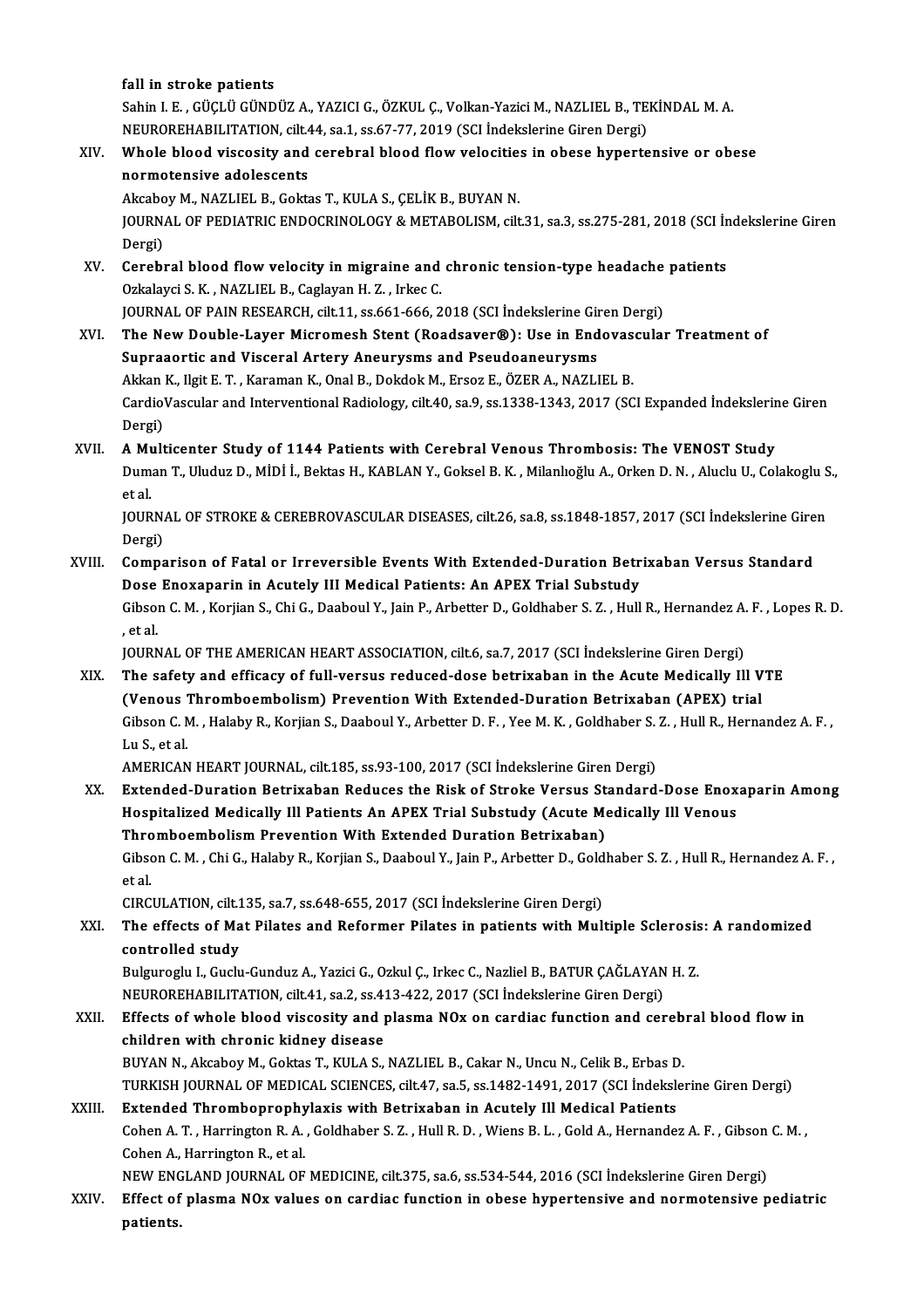|               | Akcaboy M., Kula S., Goktas T., Nazhel B., Terlemez S., Celik N., Çelik B., Buyan N.                                       |
|---------------|----------------------------------------------------------------------------------------------------------------------------|
|               | Pediatric nephrology (Berlin, Germany), cilt.31, sa.3, ss.473-83, 2016 (SCI Expanded İndekslerine Giren Dergi)             |
| XXV.          | Intracranial internal carotid artery dissection following waterslide use: the first case report                            |
|               | Akbas Y., ARHAN E., SERDAROĞLU A., Nazhel B.                                                                               |
|               | Child's Nervous System, cilt.32, sa.3, ss.411-413, 2016 (SCI Expanded İndekslerine Giren Dergi)                            |
| XXVI.         | Olfactory functioning in early multiple sclerosis: Sniffin' Sticks Test study                                              |
|               | BATUR ÇAĞLAYAN H. Z., Irkec C., NAZLIEL B., Gurses A., Capraz I.                                                           |
|               | NEUROPSYCHIATRIC DISEASE AND TREATMENT, cilt.12, ss.2143-2147, 2016 (SCI İndekslerine Giren Dergi)                         |
| XXVII.        | Does correcting position and increasing sensorial input of the foot and ankle with Kinesio Taping                          |
|               | improve balance in stroke patients?                                                                                        |
|               | YAZICI G., GÜÇLÜ GÜNDÜZ A., Bayraktar D., AKSOY S., NAZLIEL B., KILINÇ M., Yildirim S. A., Irkec C.                        |
|               | NEUROREHABILITATION, cilt.36, sa.3, ss.345-353, 2015 (SCI İndekslerine Giren Dergi)                                        |
| XXVIII.       | Moyamoya syndrome or Behcet's disease?                                                                                     |
|               | Degirmenci E., BİR L. S., Yagci B., NAZLIEL B., SİVA A.                                                                    |
|               | INTERNATIONAL JOURNAL OF RHEUMATIC DISEASES, cilt.17, sa.8, ss.920-922, 2014 (SCI Indekslerine Giren                       |
|               | Dergi)                                                                                                                     |
| XXIX.         | Chronic bilateral hearing loss in an immunocompetent patient An atypical course of tuberculous                             |
|               | meningitis                                                                                                                 |
|               | AKYOL GÜRSES A., NAZLIEL B., Oner Y., ERDEM O. A.                                                                          |
|               | NEUROSCIENCES, cilt.19, sa.4, ss.322-325, 2014 (SCI Indekslerine Giren Dergi)                                              |
| XXX.          | The Effect Of Plasma Nox Values On Cardiac Functions In Obese Hypertensive And Obese                                       |
|               | <b>Normotensive Pediatric Patients</b>                                                                                     |
|               | Akcaboy M., KULA S., Goktas T., NAZLIEL B., Terlemez S., Celik N., ÇELİK B., Buyam N.                                      |
|               | PEDIATRIC NEPHROLOGY, cilt.29, sa.9, ss.1686, 2014 (SCI Indekslerine Giren Dergi)                                          |
| XXXI.         | Heparin-induced thrombocytopenia leading to stroke, lower extremity arterial occlusive disease, and                        |
|               | skin necrosis: A case report                                                                                               |
|               | NAZLIEL B., Caglayan H. Z., Capraz I. Y., Irkec C., Yagci M., Gesoglu T.                                                   |
|               | PLATELETS, cilt.25, sa.2, ss.129-131, 2014 (SCI Indekslerine Giren Dergi)                                                  |
| <b>XXXII.</b> | The effects of pilates on balance, mobility and strength in patients with multiple sclerosis                               |
|               | Güçlü Gündüz A., Çıtaker S., Irkec C., Nazlıel B., Batur Çağlayan H. Z.                                                    |
|               | NEUROREHABILITATION, cilt.34, sa.2, ss.337-342, 2014 (SCI Indekslerine Giren Dergi)                                        |
| <b>XXXIII</b> | Effects of Ai-Chi on balance, functional mobility, strength and fatigue in patients with multiple                          |
|               | sclerosis: A pilot study                                                                                                   |
|               | Bayraktar D., GÜÇLÜ GÜNDÜZ A., YAZICI G., Lambeck J., BATUR ÇAĞLAYAN H. Z., Irkec C., NAZLIEL B.                           |
|               | NEUROREHABILITATION, cilt.33, sa.3, ss.431-437, 2013 (SCI Indekslerine Giren Dergi)                                        |
| XXXIV.        | Relationship between lower extremity isometric muscle strength and standing balance in patients<br>with multiple sclerosis |
|               | ÇITAKER S., GÜÇLÜ GÜNDÜZ A., YAZICI G., Bayraktar D., NAZLIEL B., Irkec C.                                                 |
|               | NEUROREHABILITATION, cilt.33, sa.2, ss.293-298, 2013 (SCI Indekslerine Giren Dergi)                                        |
| XXXV.         | Nerve conduction velocities in hyperlipidemic patients                                                                     |
|               | BATUR ÇAĞLAYAN H.Z., NAZLIEL B., Irkec C.                                                                                  |
|               | NEUROENDOCRINOLOGY LETTERS, cilt.34, sa.7, ss.643-647, 2013 (SCI İndekslerine Giren Dergi)                                 |
| <b>XXXVI</b>  | EFFECTS OF WHOLE BLOOD VISCOELASTICITY ON CARDIAC FUNCTION AND CEREBRAL BLOOD                                              |
|               | FLOW IN THE CHILDREN WITH CHRONIC KIDNEY DISEASE                                                                           |
|               | BUYAN N., Akcaboy M., Goktas T., KULA S., NAZLIEL B., Cakar N., Uncu N., CELIK B., Bakkaloglu A. S.                        |
|               | PEDIATRIC NEPHROLOGY, cilt.27, sa.9, ss.1788, 2012 (SCI Indekslerine Giren Dergi)                                          |
| XXXVII.       | Upper extremity function and its relation with hand sensation and upper extremity strength in                              |
|               | patients with multiple sclerosis                                                                                           |
|               | GÜÇLÜ GÜNDÜZ A., ÇITAKER S., NAZLIEL B., Irkec C.                                                                          |
|               | NEUROREHABILITATION, cilt.30, sa.4, ss.369-374, 2012 (SCI Indekslerine Giren Dergi)                                        |
| XXXVIII.      | COMPARISON OF FUNCTIONAL EXERCISE CAPACITY, PULMONARY FUNCTION AND RESPIRATORY                                             |
|               |                                                                                                                            |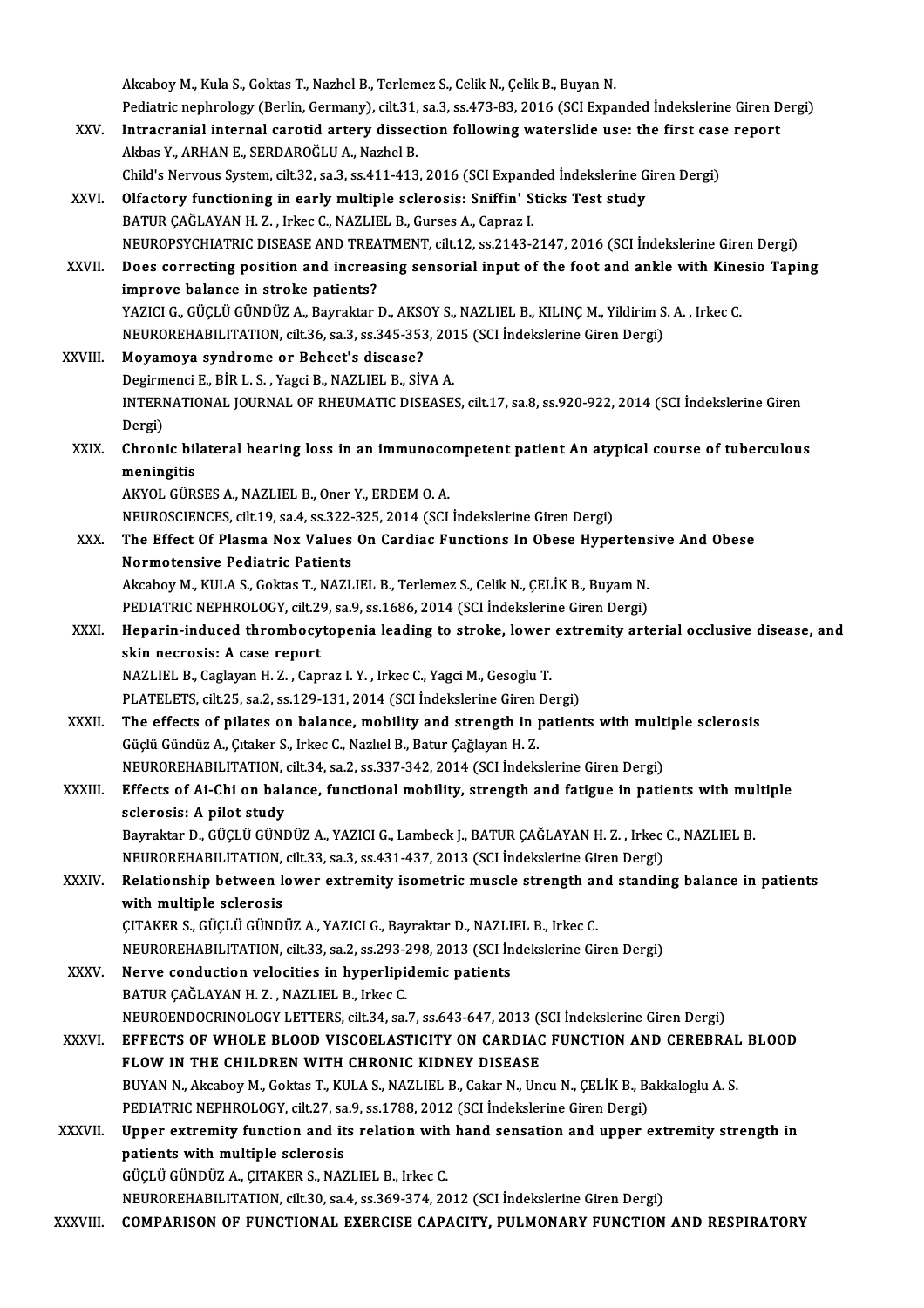MUSCLE STRENGTH IN PATIENTS WITH MULTIPLE SCLEROSIS WITH DIFFERENT DISABILITY LEVELS AND HEALTHY CONTROLS

BOSNAK GÜÇLÜ M., GÜÇLÜ GÜNDÜZ A., NAZLIEL B., Irkec C. JOURNAL OF REHABILITATION MEDICINE, cilt.44, sa.1, ss.80-86, 2012 (SCI İndekslerine Giren Dergi) BOŞNAK GÜÇLÜ M., GÜÇLÜ GÜNDÜZ A., NAZLIEL B., Irkec C.<br>JOURNAL OF REHABILITATION MEDICINE, cilt.44, sa.1, ss.80-86, 2012 (SCI İndekslerine Giren Dergi)<br>XXXIX. Relationship between foot sensation and standing balance in

- JOURNAL OF REHABILITATION MEDICINE, cilt.44, sa.1, ss.80-86, 2012<br>Relationship between foot sensation and standing balance in J<br>ÇITAKER S., GÜÇLÜ GÜNDÜZ A., Guclu M., NAZLIEL B., Irkec C., Kaya D.<br>CAIT & POSTUPE, silt 34, Relationship between foot sensation and standing balance in patients<br>CITAKER S., GÜÇLÜ GÜNDÜZ A., Guclu M., NAZLIEL B., Irkec C., Kaya D.<br>GAIT & POSTURE, cilt.34, sa.2, ss.275-278, 2011 (SCI İndekslerine Giren Dergi)<br>Neuro CITAKER S., GÜÇLÜ GÜNDÜZ A., Guclu M., NAZLIEL B., Irkec C., Kaya D.<br>GAIT & POSTURE, cilt.34, sa.2, ss.275-278, 2011 (SCI İndekslerine Gire<br>XL. Neurocritical care in turkey Türkiye'de nörolojik yoğ bakım<br>TOPCUQČLUM A. Kosa
	- GAIT & POSTURE, cilt.34, sa.2, ss.275-278, 2011 (SCI İndekslerine Giren Dergi)<br>Neurocritical care in turkey Türkiye'de nörolojik yoğ bakım<br>TOPCUOĞLU M. A. , Kocaman A. S. , Öztürk S., NAZLIEL B., SİRİN H. Neurocritical care in turkey Türkiye'de nörolojik yoğ bakım<br>TOPÇUOĞLU M. A. , Kocaman A. S. , Öztürk Ş., NAZLIEL B., ŞİRİN H.<br>Turk Noroloji Dergisi, cilt.17, sa.1, ss.7-16, 2011 (SCI Expanded İndekslerine Giren Dergi)<br>Cara TOPÇUOĞLU M. A. , Kocaman A. S. , Öztürk Ş., NAZLIEL B., ŞİRİN H.<br>Turk Noroloji Dergisi, cilt.17, sa.1, ss.7-16, 2011 (SCI Expanded İndekslerine Giren Dergi)<br>XLI. Cerebrovascular Accident Following Unprescribed Use of
	- Turk Noroloji Dergisi, cilt.17, sa.1, ss.7-16, 2011 (SCI Expanded Inde<br>Cerebrovascular Accident Following Unprescribed Use of Si<br>ZİNNUROĞLU M., NAZLIEL B., KARATAŞ G. K. , Orucoglu N., Kocer B.<br>TURKIYE FIZIKSEL TIR VE REHA Cerebrovascular Accident Following Unprescribed Use of Sildenafil: Is it Underestimated?<br>ZİNNUROĞLU M., NAZLIEL B., KARATAŞ G. K. , Orucoglu N., Kocer B.<br>TURKIYE FIZIKSEL TIP VE REHABILITASYON DERGISI-TURKISH JOURNAL OF PH ZİNNUROĞLU M., NAZLIEL B., KARATAŞ G. K. , Orucoglu N., Kocer B.<br>TURKIYE FIZIKSEL TIP VE REHABILITASYON DERGISI-TURKISH JOURNAL OF PI<br>REHABILITATION, cilt.56, sa.4, ss.204-206, 2010 (SCI İndekslerine Giren Dergi)<br>Pathologi TURKIYE FIZIKSEL TIP VE REHABILITASYON DERGISI-TURKISH JOURNAL OF PHYSICAL MEDICINE AND<br>REHABILITATION, cilt.56, sa.4, ss.204-206, 2010 (SCI indekslerine Giren Dergi)<br>XLII. Pathological Laughing As a Manifestation in a Cli
	- REHABILITATION, cilt.56, sa.4, ss.204-206, 2010 (SCI İndeks<br>Pathological Laughing As a Manifestation in a Clinica<br>Kocer B., Oner Y., Batur H. Z. , NAZLIEL B., CENGİZ B., Tali T.<br>JOUPNAL OF NEUROJMACING silt 19, ss.2, ss.29 Pathological Laughing As a Manifestation in a Clinically Isolated Brainstem Syndi<br>Kocer B., Oner Y., Batur H. Z. , NAZLIEL B., CENGİZ B., Tali T.<br>JOURNAL OF NEUROIMAGING, cilt.19, sa.3, ss.291-294, 2009 (SCI İndekslerine G JOURNAL OF NEUROIMAGING, cilt.19, sa.3, ss.291-294, 2009 (SCI Indekslerine Giren Dergi)
- Kocer B., Oner Y., Batur H. Z. , NAZLIEL B., CENGİZ B., Tali T.<br>JOURNAL OF NEUROIMAGING, cilt.19, sa.3, ss.291-294, 2009 (SCI İndekslerine Giren Dergi)<br>XLIII. Vitiligo and multiple sclerosis in a patient treated with inter Vitiligo and multiple sclerosis in a patient treated with interferon beta-1a: a d<br>Kocer B., NAZLIEL B., Oztas M., Batur H. Z.<br>EUROPEAN JOURNAL OF NEUROLOGY, cilt.16, sa.4, 2009 (SCI İndekslerine Giren Dergi)<br>Isalated abdus Kocer B., NAZLIEL B., Oztas M., Batur H. Z.<br>EUROPEAN JOURNAL OF NEUROLOGY, cilt.16, sa.4, 2009 (SCI İndekslerine Giren Dergi)<br>XLIV. Isolated abducens nerve palsy following mandibular block articaine anesthesia, a first man
- EUROPEAN JOURNAL OF NEUROLOGY, c<br>Isolated abducens nerve palsy follo<br>of multiple sclerosis: A case report<br>Koser B. Exsan S. NAZI IEL B **Isolated abducens nerve particular**<br>of multiple sclerosis: A cas<br>Kocer B., Ergan S., NAZLIEL B.<br>OUINTESSENCE INTERNATION of multiple sclerosis: A case report<br>Kocer B., Ergan S., NAZLIEL B.<br>QUINTESSENCE INTERNATIONAL, cilt.40, sa.3, ss.251-256, 2009 (SCI İndekslerine Giren Dergi)<br>Fyaluating sub clinical cognitive dyefunction and event related Kocer B., Ergan S., NAZLIEL B.<br>QUINTESSENCE INTERNATIONAL, cilt.40, sa.3, ss.251-256, 2009 (SCI İndekslerine Giren Dergi)<br>XLV. Evaluating sub-clinical cognitive dysfunction and event-related potentials (P300) in clinic
- QUINTESSENCE INTE<br>Evaluating sub-clin<br>isolated syndrome<br>Koser B. Upel T. NAZ Evaluating sub-clinical cognitive dysfunction and event-related<br>isolated syndrome<br>Kocer B., Unal T., NAZLIEL B., Biyikli Z., Yesilbudak Z., Karakas S., Irkec C.<br>NEUPOLOCICAL SCIENCES silt 29, sa 6, sa 425, 444, 2009 (SCL I isolated syndrome<br>Kocer B., Unal T., NAZLIEL B., Biyikli Z., Yesilbudak Z., Karakas S., Irkec C.<br>NEUROLOGICAL SCIENCES, cilt.29, sa.6, ss.435-444, 2008 (SCI İndekslerine Giren Dergi)

### Kocer B., Unal T., NAZLIEL B., Biyikli Z., Yesilbudak Z., Karakas S., Irkec C.<br>NEUROLOGICAL SCIENCES, cilt.29, sa.6, ss.435-444, 2008 (SCI İndekslerine Giren Dergi)<br>XLVI. A brief prehospital stroke severity scale identifie NEUROLOGICAL SCIENCES,<br>A brief prehospital strok<br>large arterial occlusions<br>NAZLIEL B. Starlman S. Lie A brief prehospital stroke severity scale identifies ischemic stroke patients harboring persisting<br>large arterial occlusions<br>NAZLIEL B., Starkman S., Liebeskind D. S. , Ovbiagele B., Kim D., Sanossian N., Ali L., Buck B.,

large arterial occlusions<br>NAZLIEL B., Starkman S., Liebeskind D. S. , Ovbiagele B., Kim D., Sanossian N., Ali L., Buck B., Villablanca P., Vinuela<br>F., et al. NAZLIEL B., Starkman S., Liebeskind D. S. , Ovbiagele B., Kim D., Sanossian<br>F., et al.<br>STROKE, cilt.39, sa.8, ss.2264-2267, 2008 (SCI İndekslerine Giren Dergi)<br>The role of event related potentials in evoluction of subelini

### F., et al.<br>STROKE, cilt.39, sa.8, ss.2264-2267, 2008 (SCI İndekslerine Giren Dergi)<br>XLVII. The role of event related potentials in evaluation of subclinical cognitive dysfunction in epileptic<br>nationts STROKE, of<br>The role<br>patients The role of event related potentials in evalupatients<br>Ozmenek O.A., NAZLIEL B., Leventoglu A., Bilir E.<br>ACTA NEUPOLOGLA PELGCA silt 109.82.2.858 patients<br>Ozmenek O. A. , NAZLIEL B., Leventoglu A., Bilir E.<br>ACTA NEUROLOGICA BELGICA, cilt.108, sa.2, ss.58-63, 2008 (SCI İndekslerine Giren Dergi)

### Ozmenek O. A., NAZLIEL B., Leventoglu A., Bilir E.<br>ACTA NEUROLOGICA BELGICA, cilt.108, sa.2, ss.58-63,<br>XLVIII. Visual evoked potentials in chronic alcoholism ACTA NEUROLOGICA BELGICA<br>Visual evoked potentials in<br>NAZLIEL B., Arikan Z., Irkec C.<br>ADDICTIVE PEHAVIOPS cit 23

NAZLIEL B., Arikan Z., Irkec C.<br>ADDICTIVE BEHAVIORS, cilt.32, sa.7, ss.1470-1473, 2007 (SSCI İndekslerine Giren Dergi)

### XLIX. SSR abnormalities in chronic alcoholics

Nazhel B., Arikan Z., Irkec C., Karakilic H. SSR abnormalities in chronic alcoholics<br>Nazhel B., Arikan Z., Irkec C., Karakilic H.<br>Addictive Behaviors, cilt.32, sa.6, ss.1290-1294, 2007 (SCI Expanded İndekslerine Giren Dergi)<br>Plink reflex in bunetbureidiem

- L. Blink reflex in hypothyroidism<br>Nazliel B., Yilmaz M., Gokce M., Yetkin I., Bavsal A. I. Addictive Behaviors, cilt.32, sa.6, ss.1290-1294, 20<br>Blink reflex in hypothyroidism<br>Nazliel B., Yilmaz M., Gokce M., Yetkin I., Baysal A. I.<br>Endegripologist, silt 17, ss.3, ss.144, 147, 2007, (SCI Blink reflex in hypothyroidism<br>Nazliel B., Yilmaz M., Gokce M., Yetkin I., Baysal A. I.<br>Endocrinologist, cilt.17, sa.3, ss.144-147, 2007 (SCI Expanded İndekslerine Giren Dergi)<br>Blink reflex ehnermelities in shrenis elsebel
- LI. Blink reflex abnormalities in chronic alcoholics Endocrinologist, cilt.17, sa.3, ss.144-147, 20<br>Blink reflex abnormalities in chronic<br>NAZLIEL B., Arikan Z., Irkec C., Karakilic H.<br>EUROPEAN NEUROLOCY, gilt 52, sp.2, sp.92 EUROPEAN NEUROLOGY, cilt.52, sa.2, ss.82-86, 2004 (SCI İndekslerine Giren Dergi)
- LII. Involvement of nitric oxide in Parkinson's disease: Emphasis on sex difference in prevalence TAŞKIRAN D., Nazliel B., Irkec C., Kutay F., Pogun S.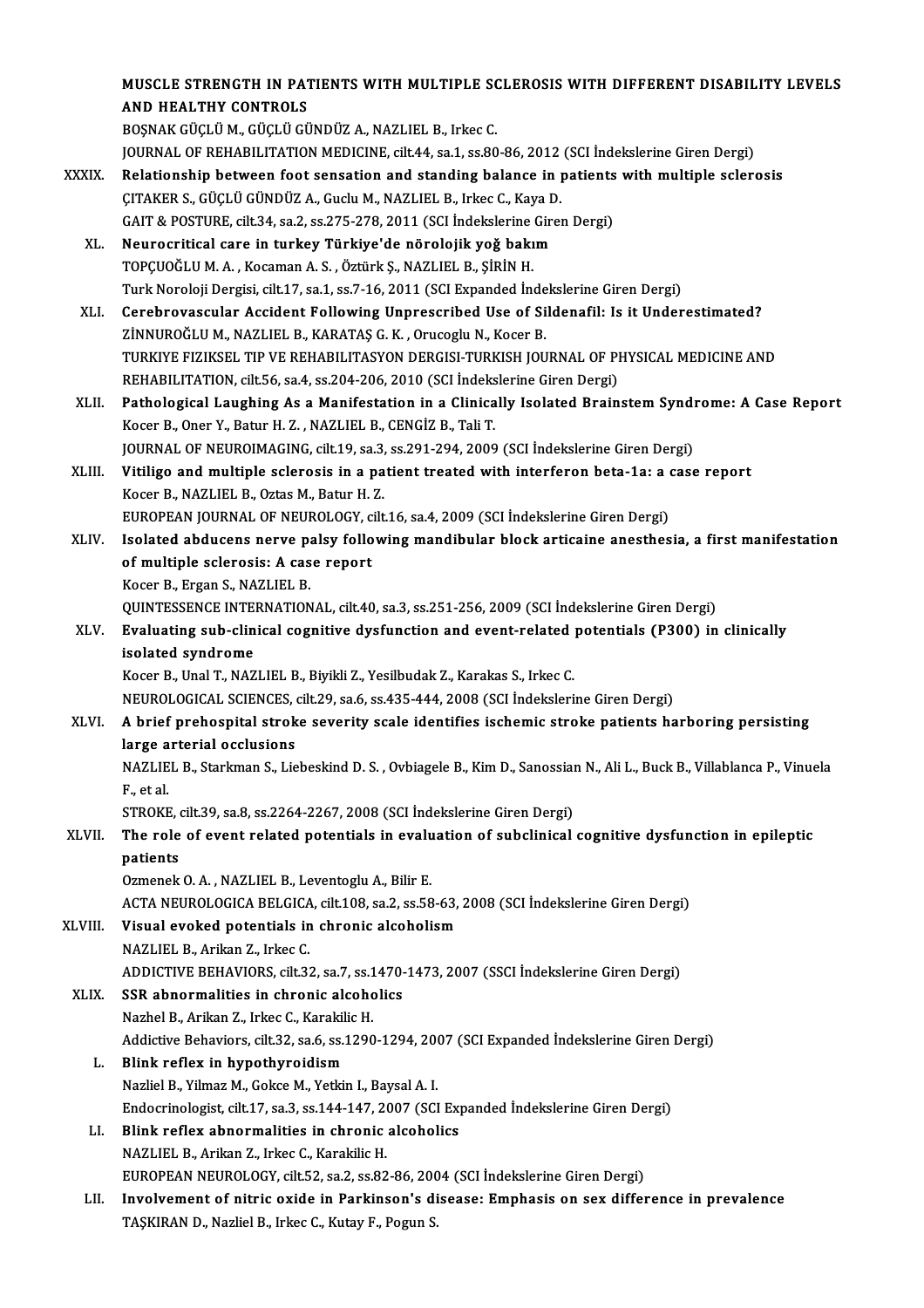|        | Neuroscience Research Communications, cilt.32, sa.2, ss.135-142, 2003 (SCI Expanded İndekslerine Giren Dergi)     |
|--------|-------------------------------------------------------------------------------------------------------------------|
| LIII.  | Effect of haemodialysis on visual-evoked potential parameters                                                     |
|        | Derici Ü., NAZLIEL B., Irkec C., Sindel S., Arinsoy T., Bali M.                                                   |
|        | NEPHROLOGY, cilt.8, sa.1, ss.11-15, 2003 (SCI Indekslerine Giren Dergi)                                           |
| LIV.   | The roles of blink reflex and sympathetic skin response in multiple sclerosis diagnosis                           |
|        | NAZLIEL B., Irkec C., Kocer B.                                                                                    |
|        | MULTIPLE SCLEROSIS, cilt.8, sa.6, ss.500-504, 2002 (SCI İndekslerine Giren Dergi)                                 |
| LV.    | Pattern visual evoked potential (PVEP) evaluation in hypothyroidism.                                              |
|        | Nzaliel B., Akbay E., Irkec C., Yetkin I., Ersoy R., Toruner F. S.                                                |
|        | Journal of endocrinological investigation, cilt.25, sa.11, ss.955-8, 2002 (SCI Expanded Indekslerine Giren Dergi) |
| LVI.   | Serum nitric oxide metabolites in patients with multiple sclerosis                                                |
|        | NAZLIEL B., TAŞKIRAN D., Irkec C., Kutay F., Pogun S.                                                             |
|        | JOURNAL OF CLINICAL NEUROSCIENCE, cilt.9, sa.5, ss.530-532, 2002 (SCI İndekslerine Giren Dergi)                   |
| LVII.  | Dorsal ulnar cutaneous neuropathy                                                                                 |
|        | NAZLIEL B., Baysal A., Gomceli Y.                                                                                 |
|        | ACTA NEUROLOGICA BELGICA, cilt.101, sa.4, ss.232-233, 2001 (SCI İndekslerine Giren Dergi)                         |
| LVIII. | Blink reflex abnormalities in diabetes mellitus                                                                   |
|        | Nazliel B., Yetkin I., Irkec C., Kocer B.                                                                         |
|        | Diabetes/Metabolism Research and Reviews, cilt.17, sa.5, ss.396-400, 2001 (SCI Expanded Indekslerine Giren        |
|        | Dergi)                                                                                                            |
| LIX.   | Facial nerve conduction in diabetic neuropathy                                                                    |
|        | Irkec C., NAZLIEL B., Yetkin I., Kocer B.                                                                         |
|        | ACTA NEUROLOGICA BELGICA, cilt.101, sa.3, ss.177-179, 2001 (SCI İndekslerine Giren Dergi)                         |
| LX.    | Current literature in diabetes.                                                                                   |
|        | NAZLIEL B., YETKİN İ., Irkeç C., Koçer B.                                                                         |
|        | Diabetes/metabolism research and reviews, cilt.17, sa.5, ss.402-409, 2001 (SCI Expanded Indekslerine Giren        |
|        | Dergi)                                                                                                            |

#### Diğer Dergilerde Yayınlanan Makaleler

Iger Dergilerde Yayınlanan Makaleler<br>I. The diagnostic and prognostic value of red cell distribution width (RDW) in cerebral venous<br>thrombosis The diagnos<br>thrombosis<br>RATUR CAČI thrombosis<br>BATUR ÇAĞLAYAN H. Z. , AKYOL GÜRSES A., MUTLUCAN H. M. , ARSLAN İ., KAYA Z., UÇAR M., NAZLIEL B.

thrombosis<br>BATUR ÇAĞLAYAN H. Z. , AKYOL GÜRSES A., MUTLUCAN H. M. , ARSLAN İ., KAYA Z., UÇAR M., NAZLIEL B.<br>TURK SEREBROVASKULER HASTALIKLAR DERGISI, cilt.28, sa.1, ss.31-37, 2022 (Diğer Kurumların Hakemli<br>Persileri) BATUR ÇA<br>TURK SER<br>Dergileri)<br>Investiga Dergileri)

II. Investigation of early term neurodevelopmental treatment-bobath approach results in patients with stroke

YAZICI G., GÜÇLÜ GÜNDÜZ A., BATUR ÇAĞLAYAN H. Z., ÖZKUL Ç., VOLKAN YAZICI M., NAZLIEL B. stroke<br>YAZICI G., GÜÇLÜ GÜNDÜZ A., BATUR ÇAĞLAYAN H. Z. , ÖZKUL Ç., VOLKAN YAZICI M., NAZLIEL B.<br>Turkish Journal of Cerebrovascular Diseases, cilt.27, sa.1, ss.27-33, 2021 (Diğer Kurumların Hakemli Dergileri)<br>Haadaaba as t YAZICI G., GÜÇLÜ GÜNDÜZ A., BATUR ÇAĞLAYAN H. Z. , ÖZKUL Ç., VOLKAN YAZICI M., NAZLIEL B.<br>Turkish Journal of Cerebrovascular Diseases, cilt.27, sa.1, ss.27-33, 2021 (Diğer Kurumların Hakemli Dergileri)<br>III. Headache as the

Turkish Journal of Cerebrovascular<br>Headache as the sole presenting<br>of data from the VENOST study<br>DUMAN A T. CINAR N. ULUDÜZ D Headache as the sole presenting symptom of cerebral venous sinuses thrombosis: Subgroup analy:<br>of data from the VENOST study<br>DUMAN A. T. , ÇINAR N., ULUDÜZ D., DOMAÇ S. F. , ÖZTÜRK Ş., YAYLA V. A. , KARAHAN A. Y. , AFŞAR F

of data from the VENOST study<br>DUMAN A. T. , ÇINAR N., ULUDÜZ D., DOMAÇ S. F. , ÖZTÜRK Ş., YAYLA V. A. , KARAHAN A. Y. , AFŞAR FAK N. E. Y. ,<br>SUNGUR M. A. , GÖKSU E. Ö. , et al. DUMAN A. T. , ÇINAR N., ULUDÜZ D., DOMAÇ S. F. , ÖZTÜRK Ş., YAYLA V. A. , KARAHAN A. Y. , AFŞAR FAK N.<br>SUNGUR M. A. , GÖKSU E. Ö. , et al.<br>Ağrı - The Journal of The Turkish Society of Algology, cilt.33, ss.7-14, 2021 (ESCI

SUNGUR M. A. , GÖKSU E. Ö. , et al.<br>Ağrı - The Journal of The Turkish Society of Algology, cilt.33, ss.7-14, 2021 (ESCI İndekslerine Giren Dergi)<br>IV. İnme klinik pratiğinde NOAK kullanımı: Türk Beyin Damar Hastalıkları Der Ağrı - The Journal of The Turkish Society of Algology, cilt.33, ss.7-14, 2021 (ESCI İndekslerine Giren Dergi)<br><mark>İnme klinik pratiğinde NOAK kullanımı: Türk Beyin Damar Hastalıkları Derneği Uzman Görüşü</mark><br>ACAR B. A. , AKPINAR IV. İnme klinik pratiğinde NOAK kullanımı: Türk Beyin Damar Hastalıkları Derneği Uzman Görüşü<br>ACAR B. A. , AKPINAR Ç. K. , ALİOĞLU Z., Arlier Z., ARSAVA E. M. , AYTAÇ E., BAŞ D. F. , BAYDEMİR R., ÇABALAR M.,<br>ÇEVİK M. U. ,

Türk Beyin Danmar Hastalıkları Dergisi, cilt.26, sa.3, ss.190-235, 2020 (Diğer Kurumların Hakemli Dergileri)

V. Cerebral Venous Sinus Thrombosis inWomen: Subgroup Analysis of the VENOST Study Uluduz D., ŞAHİN Ş., Duman T., ÖZTÜRK Ş., Yayla V., AFSAR N., UZUNER N., MİDİ İ., Cinar N., SUNGUR M. A., et al.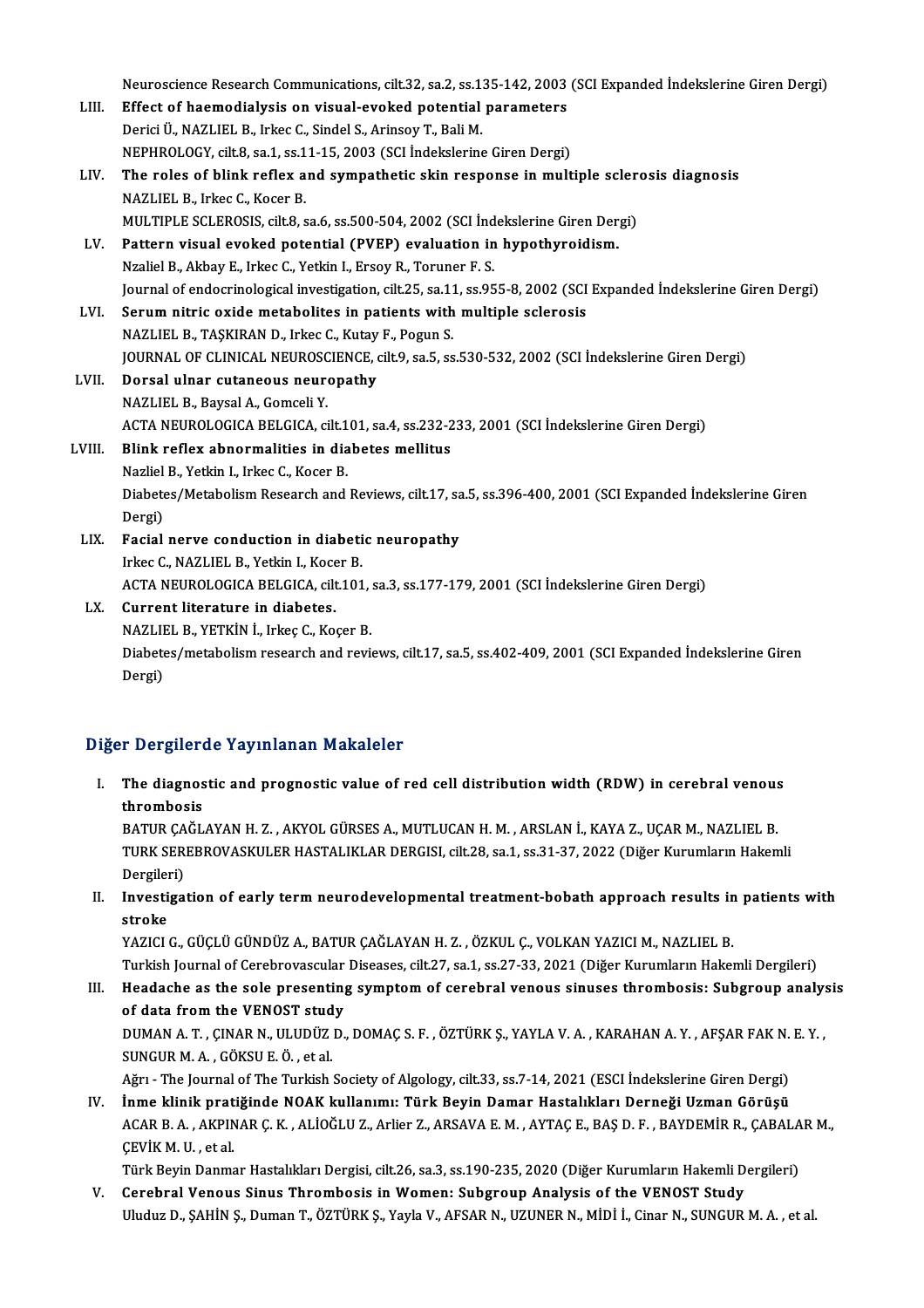STROKE RESEARCH AND TREATMENT, cilt.2020, 2020 (ESCI İndekslerine Giren Dergi)<br>Hish serum S 100B protein levele within the first 36 hevre ef savte isehemis

VI. High serum S-100B protein levels within the first 36 hours of acute ischemic stroke predicts high<br>NIHSS scores STROKE RESEA<br>High serum S-<br>NIHSS scores<br>Hazar T. Nazha

HazarT.,NazlıelB.,AkyolGürsesA.,Batur ÇağlayanH.Z. , İrkeçC.

Annals of Medical Research, cilt.27, sa.6, ss.1675-1680, 2020 (Hakemli Üniversite Dergisi)

VII. "Fisher Preventable Stroke Score" versus "Life'xxs Simple 7": An Ankara ACROSS subgroup study Annals of Medical Research, cilt.27, sa.6, ss.1675-1680, 2020 (Hakemli Üniversite Dergisi)<br>"Fisher Preventable Stroke Score" versus "Life'xxs Simple 7": An Ankara ACROSS subgroup study<br>SORGUN M. H. , ERKENT İ., TOPÇUOĞLU M "F<br>SO<br>M.<br>Tu SORGUN M. H. , ERKENT İ., TOPÇUOĞLU M. A. , BATUR ÇAĞLAYAN H. Z. , TOGAY IŞIKAY C., NAZLIEL B., ARSAVA E.<br>M.<br>Turkish Journal of Cerebrovascular Diseases, cilt.26, sa.2, ss.180-185, 2020 (Diğer Kurumların Hakemli Dergileri)

- M.<br>Turkish Journal of Cerebrovascular Diseases, cilt.26, sa.2, ss.180-185, 2020 (Diğer Kurumların Hal<br>VIII. Early rehabilitation for ischemic stroke patients: Should it be initiated immediately?<br>YAZICI G., GÜÇLÜ GÜNDÜZ A., Turkish Journal of Cerebrovascular Diseases, cilt.26, sa.2, ss.180-185, 2020 (Diğer Kurumların Ha<br><mark>Early rehabilitation for ischemic stroke patients: Should it be initiated immediately?</mark><br>YAZICI G., GÜÇLÜ GÜNDÜZ A., BATUR Ç Turkish Journal of Cerebrovascular Diseases, cilt.26, sa.1, ss.120-125, 2020 (Diğer Kurumların Hakemli Dergileri)
	- IX. Acute Stroke Nursing: Standards and practical applications Turkish Society of Cerebrovascular Turkish Journal of Cerebrovascular Diseases, cilt.26, sa.1, ss.120-125, 2020 (Diğe<br>Acute Stroke Nursing: Standards and practical applications Turkish Soc<br>Disease and the Society of Neurological Nursing: Joint Strategy Proj Acute Stroke Nursing: Standards and practical applications Turkish Society of Cerebrovascular<br>Disease and the Society of Neurological Nursing: Joint Strategy Project<br>TOPÇUOĞLU M. A. , TÜLEK Z., BOYRAZ S., ÖZDEMİR A. Ö. , Ö Disease and the Society of<br>TOPÇUOĞLU M. A. , TÜLEK Z.,<br>YAKA E., ARSAVA E. M. , et al.<br>Turkish Journal of Corshnove TOPÇUOĞLU M. A. , TÜLEK Z., BOYRAZ S., ÖZDEMİR A. Ö. , ÖZAKGÜL A., GÜLER A., NAZLIEL B., TOGAY IŞIKAY C<br>YAKA E., ARSAVA E. M. , et al.<br>Turkish Journal of Cerebrovascular Diseases, cilt.26, sa.1, ss.1-90, 2020 (Diğer Kuruml YAKA E., ARSAVA E. M. , et al.<br>Turkish Journal of Cerebrovascular Diseases, cilt.26, sa.1, ss.1-90, 2020 (Diğer Kurumların Hakemli Dergileri)<br>X. The Role of education level and gender from the perspective of preventabl

Turkish Journal of Ce<br>The Role of educat<br>subgroup analysis<br>EDKENT i TODCUOČ The Role of education level and gender from the perspective of preventable stroke: Ankara ACROSS<br>subgroup analysis<br>ERKENT İ., TOPÇUOĞLU M. A. , SORGUN M. H. , BATUR ÇAĞLAYAN H. Z. , TOGAY IŞIKAY C., NAZLIEL B., ARSAVA E.<br>M

su<br>ER<br>M. ERKENT İ., TOPÇUOĞLU M. A. , SORGUN M. H. , BATUR ÇAĞLAYAN H. Z. , TOGAY IŞIKAY C., NAZLIEL B., ARSAV<br>M.<br>Turkish Journal of Cerebrovascular Diseases, cilt.26, ss.236-242, 2020 (Diğer Kurumların Hakemli Dergileri)<br>Polikisti

M.<br>Turkish Journal of Cerebrovascular Diseases, cilt.26, ss.236-242, 2020 (Diğer Kurumların Hakemli Dergileri)<br>XI. Polikistik Over Sendromlu Hastalarda Transkraniyal Doppler Ultrasonografi İle Serebral Kan Akım<br>Hızının Turkish Journal of Cerebrova<br>Polikistik Over Sendromlu<br>Hızının Değerlendirilmesi<br>PATUP CAČLAYAN H-Z--CIN Polikistik Over Sendromlu Hastalarda Transkraniyal Doppler Ultrasono<br>Hızının Değerlendirilmesi<br>BATUR ÇAĞLAYAN H. Z. , ÇINAR M., Taşçı Y., ERKOÇ ATAOĞLU N. E. , NAZLIEL B.<br>Jinakalaji Obstatrik ve Neanatalaji Tın Dargisi, si

Hızının De<mark>ğerlendirilmesi</mark><br>BATUR ÇAĞLAYAN H. Z. , ÇINAR M., Taşçı Y., ERKOÇ ATAOĞLU N. E. , NAZLIEL B.<br>Jinekoloji-Obstetrik ve Neonatoloji Tıp Dergisi, cilt.16, sa.2, ss.78-81, 2019 (Diğer Kurumların Hakemli Dergileri)<br>Is

BATUR ÇAĞLAYAN H. Z. , ÇINAR M., Taşçı Y., ERKOÇ ATAOĞLU N. E. , NAZLIEL B.<br>Jinekoloji-Obstetrik ve Neonatoloji Tıp Dergisi, cilt.16, sa.2, ss.78-81, 2019 (Diğer Kurumların Hakemli Dergileri)<br>XII. Isolated abducens palsy o Jinekoloji-Obs<br>Isolated abd<br>case report<br><sup>Vilmoz D.</sup> Cu

Yilmaz D., Gurses A., Akkan K., Oner Y., Ilgit E. T., Onal B., NAZLIEL B.

PAN AFRICAN MEDICAL JOURNAL, cilt.29, 2018 (ESCI İndekslerine Giren Dergi)

- Yilmaz D., Gurses A., Akkan K., Oner Y., Ilgit E. T. , Onal B., NAZLIEL B.<br>PAN AFRICAN MEDICAL JOURNAL, cilt.29, 2018 (ESCI İndekslerine Giren Dergi)<br>XIII. Secondary prevention: Guidelines of Turkish Society of cerebrovasc PAN AFRICAN MEDICAL JOURNAL, cilt.29, 2018 (ESCI İndekslerine Giren Dergi)<br>Secondary prevention: Guidelines of Turkish Society of cerebrovascular diseases<br>koruma: türk beyin damar hastaliklari dernegi inme tani ve tedavi k Secondary prevention: Guidelines of Turkish Society of cerebrovascular diseases 2015 Ikincil<br>koruma: türk beyin damar hastaliklari dernegi inme tani ve tedavi kilavuzu 2015<br>Kutluk K., Balkan S., COŞKUN Ö., Melek I., Güngör koruma: türk beyin damar hastaliklari dernegi inme tani ve tedavi kilavuzu 2015<br>Kutluk K., Balkan S., COŞKUN Ö., Melek I., Güngör L., DORA B., Öztürk V., NAZLIEL B., ALİOĞLU Z., Can U., et a<br>Turk Beyin Damar Hastaliklar De Kutluk K., Balkan S., COŞKUN Ö., Melek I., Güngör L., DORA B., Öztürk V., NAZLIEL B., ALİOĞLU Z., Can U., et al.<br>Turk Beyin Damar Hastaliklar Dergisi, cilt.21, sa.3, ss.161-168, 2015 (Diğer Kurumların Hakemli Dergileri)<br>XI
- Turk Beyin Damar Hastaliklar Dergisi, cilt.21, sa.3, ss.161-168, 2015 (Diğer Kurumların Hakemli Dergileri)<br>Primary prevention of stroke: Guidelines of Turkish society of cerebrovascular diseases 2015<br>Inmede birincil koru Primary prevention of stroke: Guidelines of Turkish society of cerebrovascular diseases - 2015<br>Inmede birincil koruma: Türk beyin damar hastaliklari dernegi inme tani VE tedavi kilavuzu - 2015<br>UZUNER N., Balkan S., GüNngÖr Inmede birincil koruma: Türk beyin damar hastaliklari dernegi inme tani VE tedavi kilavuzu - 2015<br>UZUNER N., Balkan S., GüNngÖr L., DORA B., Öztürk V., Isikay C. T. , NAZLIEL B., COŞKUN Ö., ALİOĞLU Z., Can U., et al.<br>Turk UZUNER N., Balkan S., GüNngÖr L., DORA B., Öztürk V., Isikay C. T. , NAZLIEL B., COŞKUN Ö., ALİOĞLU Z., Can U., e<br>Turk Beyin Damar Hastaliklar Dergisi, cilt.21, sa.2, ss.60-67, 2015 (Diğer Kurumların Hakemli Dergileri)<br>XV.
- Turk Beyin Damar Hastaliklar Dergisi, cilt.21, sa.2, ss.60-67, 2015 (Diğer Kurumların Hakemli Dergileri)<br>Early management of patients with acute stroke: Guidelines of Turkish society of cerebrovascular<br>diseases 2015 Inme Early management of p<br>diseases - 2015 Inme h<br>Tedavi kilavuzu - 2015<br>NAZUEL B. Güngör L. TO diseases - 2015 Inme hastalarina ilk müdahale: türk beyin damar hastalik.<br>Tedavi kilavuzu - 2015<br>NAZLIEL B., Güngör L., TOPÇUOĞLU M. A. , Tolun R., Öztürk V., Kutluk K., UZUNER N.<br>Turk Boyin Damar Hastaliklar Dargisi, silt
- Tedavi kilavuzu 2015<br>NAZLIEL B., Güngör L., TOPÇUOĞLU M. A. , Tolun R., Öztürk V., Kutluk K., UZUNER N.<br>Turk Beyin Damar Hastaliklar Dergisi, cilt.21, sa.2, ss.68-73, 2015 (Diğer Kurumların Hakemli Dergileri)<br>Begunnant T NAZLIEL B., Güngör L., TOPÇUOĞLU M. A. , Tolun R., Öztürk V., Kutluk K., UZUNER N.<br>Turk Beyin Damar Hastaliklar Dergisi, cilt.21, sa.2, ss.68-73, 2015 (Diğer Kurumları<br>XVI. Recurrent Transient Ischemic Attacks in a Patient
- Turk Beyin Damar Hastaliklar Dergisi, cilt.21, sa.2, ss.68-73, 2015 (Diğer Kurumların<br>Recurrent Transient Ischemic Attacks in a Patient with POEMS Syndrome<br>AKYOL GÜRSES A., NAZLIEL B., BATUR ÇAĞLAYAN H. Z. , ÖNER A. Y. , t Recurrent Transient Ischemic Attacks in a Patient with POEMS Syndrome<br>AKYOL GÜRSES A., NAZLIEL B., BATUR ÇAĞLAYAN H. Z. , ÖNER A. Y. , türköz sucak g.<br>CASE REPORTS IN NEUROLOGICAL MEDICINE, cilt.2014, ss.1-4, 2014 (Diğer K AKYOL GÜRSES A., NAZLIEL B., BATUR ÇAĞLAYAN H. Z. , ÖNER A. Y. , türköz sucak g.<br>CASE REPORTS IN NEUROLOGICAL MEDICINE, cilt.2014, ss.1-4, 2014 (Diğer Kurumların Hakemli Dergileri)<br>XVII. Correlation of Cerebral Blood Flow
- CASE REPORTS IN NEUROLOGICAL MEDICINE, cilt.2014, ss.1-4, 2014 (Diğer Kur<br>Correlation of Cerebral Blood Flow Velocities and Event related Poten<br>NAZLIEL B., İRKEÇ C., BATUR ÇAĞLAYAN H. Z. , ÇAPRAZ İ., AKKAYA E., KENAN İ.<br>Jo Correlation of Cerebral Blood Flow Velocities and Event related Potentials in Patien<br>NAZLIEL B., İRKEÇ C., BATUR ÇAĞLAYAN H. Z. , ÇAPRAZ İ., AKKAYA E., KENAN İ.<br>Journal of Neurology Neurophysiology, cilt.5, sa.3, 2014 (Diğ NAZLIEL B., İRKEÇ C., BATUR ÇAĞLAYAN H. Z. , ÇAPRAZ İ., AKKAYA E., KENAN İ.<br>Journal of Neurology Neurophysiology, cilt.5, sa.3, 2014 (Diğer Kurumların Hakemli Derg<br>XVIII. Susac's Syndrome in a Patient Diagnosed with MS for
- Journal of Neurology Neurophysiology, cilt.5, sa.3, 2014 (Diğer Kurumların Hakemli Dergileri)<br>Susac's Syndrome in a Patient Diagnosed with MS for 20 Years: A Case Report<br>NAZLIEL B., AKYOL GÜRSES A., BATUR ÇAĞLAYAN H. Z. ,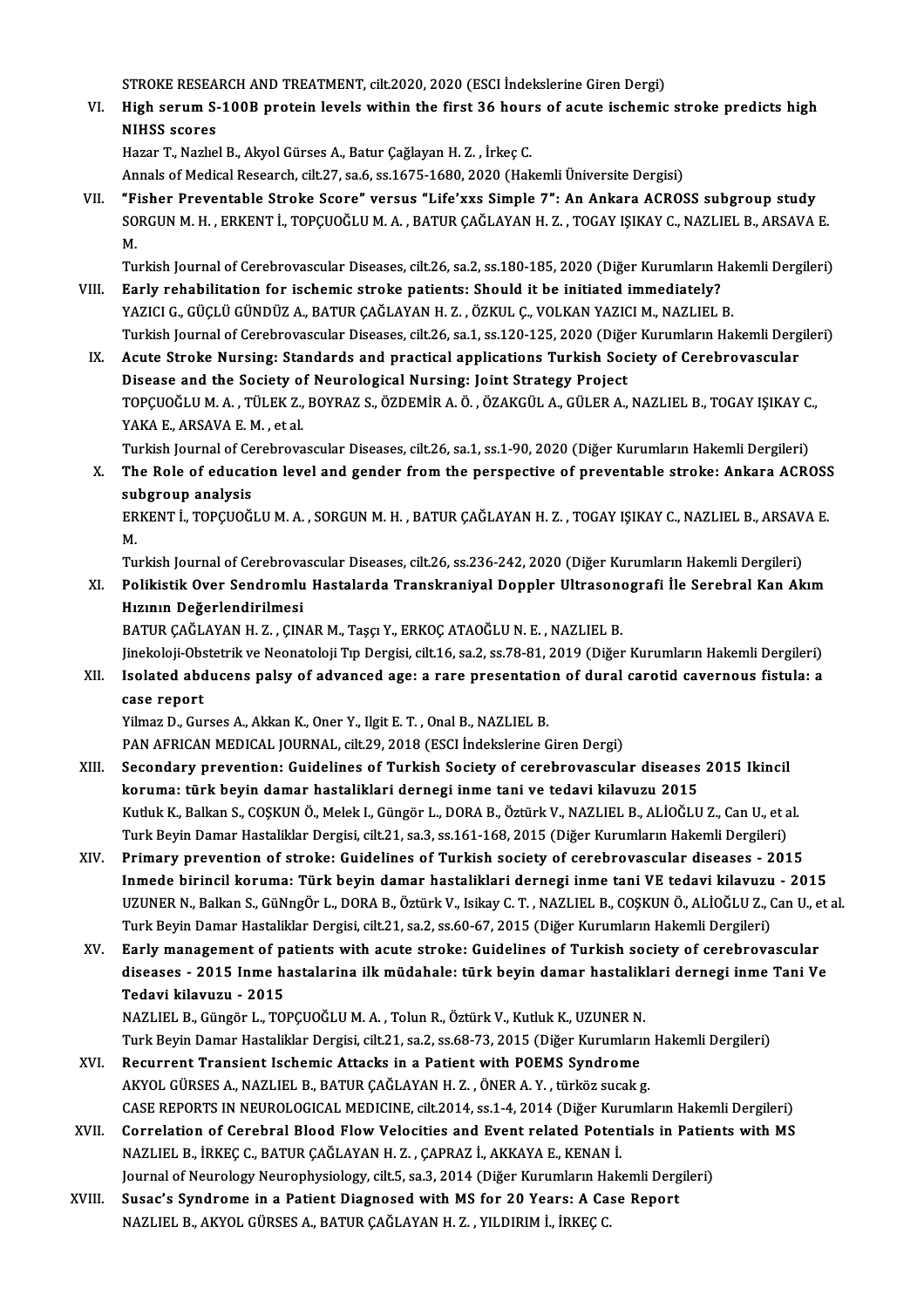|        | CASE REPORTS IN NEUROLOGICAL MEDICINE, cilt.2014, ss.1-4, 2014 (Diğer Kurumların Hakemli Dergileri)      |
|--------|----------------------------------------------------------------------------------------------------------|
| XIX.   | Iron Deficiency Anemia Leading to Transient Ischemic Attacks due to Intraluminal Carotid Artery          |
|        | <b>Thrombus</b>                                                                                          |
|        | BATUR ÇAĞLAYAN H.Z., NAZLIEL B., İRKEÇ C., Asiye D., FİLİZ A., MEHLİKA P.A.                              |
|        | CASE REPORTS IN NEUROLOGICAL MEDICINE, cilt.2013, ss.1-3, 2013 (Diğer Kurumların Hakemli Dergileri)      |
| XX.    | Türkiye de Nörolojik Yoğun Bakım                                                                         |
|        | TOPÇUOĞLU M. A., KOCAMAN A., ÖZTÜRK Ş., NAZLIEL B., ŞİRİN H.                                             |
|        | Türk Nöroloji Dergisi, cilt.17, ss.7-16, 2011 (Diğer Kurumların Hakemli Dergileri)                       |
| XXI.   | İnme hastasina yaklaşimda organzasyon: Hastane öncesi dönem ve acil servis                               |
|        | <b>NAZLIEL B</b>                                                                                         |
|        | Turk Beyin Damar Hastaliklar Dergisi, ss.20-22, 2010 (Diğer Kurumların Hakemli Dergileri)                |
| XXII.  | Event related potentials in hypothyroidism                                                               |
|        | NAZLIEL B., YILMAZ M., Kocer B., Yetkin E., Yesilbudak Z.                                                |
|        | Electromyography and Clinical Neurophysiology, cilt.48, sa.5, ss.203-208, 2008 (Diğer Kurumların Hakemli |
|        | Dergileri)                                                                                               |
| XXIII. | Sympathetic skin response in diabetic neuropathy                                                         |
|        | NAZLIEL B., Yetkin I., Irkeç C., Koçer B.                                                                |
|        | Electromyography and Clinical Neurophysiology, cilt.42, sa.3, ss.181-185, 2002 (Diğer Kurumların Hakemli |
|        | Dergileri)                                                                                               |
| XXIV.  | GÜTF Nöroloji ABD ında 1989 1998 yılları arasında izlenen serebral kanama olguları                       |
|        | NAZLIEL B., KOÇER E. B., İRKEÇ C., ALİ İHSAN B.                                                          |
|        | Ege Tıp Dergisi, cilt.40, sa.2, ss.105-109, 2001 (Diğer Kurumların Hakemli Dergileri)                    |
| XXV.   | The correlation between cerebrospinal fluid findings and evoked potentials during an acute MS            |
|        | attack                                                                                                   |
|        | Irkeç C., NAZLIEL B., Koçer B.                                                                           |
|        | Electromyography and Clinical Neurophysiology, cilt.41, sa.2, ss.117-122, 2001 (Diğer Kurumların Hakemli |
|        | Dergileri)                                                                                               |
| XXVI.  | Jitter analysis utilizing a high speed FM tape recorder                                                  |
|        | Nazliel B., Kuruoğlu R.                                                                                  |
|        | Electromyography and Clinical Neurophysiology, cilt.40, sa.6, ss.339-343, 2000 (Diğer Kurumların Hakemli |
|        | Dovedown                                                                                                 |

Nazliel B., .<br>Electromy<br>Dergileri)

# Dergileri)<br>Kitap & Kitap Bölümleri

- itap & Kitap Bölümleri<br>I. Serebellar Patolojilerde Non-Motor Belirtiler<br>NAZLIEL B p <del>a marp</del><br>Serebellar<br>NAZLIEL B.<br>Näropsikive
	-

NAZLIEL B.<br>Nöropsikiyatrik Açıdan Serebellum, Coşar Behçet, Editör, Türkiye Klinikleri, Ankara, ss.13-17, 2021

- II. Hipertansiyon Klinik Protokolü Nöropsikiyatrik Açıdan Serebellum, Coşar Behçet, Editör, Türkiye Klinikleri, Ankara, ss.13-17, 2021<br><mark>Hipertansiyon Klinik Protokolü</mark><br>BİTİGEN A., NAZLIEL B., TOGAY IŞIKAY C., YAPAR EYİ E. G. , TENGİZ İ., ATEŞ K., ARICI M., Hi<mark>pertansiyo</mark><br>BİTİGEN A., N*A*<br>FIRAT S., et al.<br>T.C. Sağlık Bak BİTİGEN A., NAZLIEL B., TOGAY IŞIK<br>FIRAT S., et al.<br>T.C. Sağlık Bakanlığı Yayınları, 2020<br>Saraballar Batalajilarda Nan me FIRAT S., et al.<br>T.C. Sağlık Bakanlığı Yayınları, 2020<br>III. Serebellar Patolojilerde Non-motor belirtiler<br>Nazlıel B. T.C. Sağlık Bakanlığı Yayınları, 2020
- -

Serebellar Patolojilerde Non-motor belirtiler<br>Nazlıel B.<br>Nöropsikiatrik açıdan serebellum, Behçet Çoşar, Editör, Türkiye Klinikleri Yayınevi, Ankara, ss.13-17, 2020<br>Prain Abasess

### IV. Brain Abscess

## Nöropsikiat<br><mark>Brain Abso</mark><br>NAZLIEL B.<br>Noupsintens

Brain Abscess<br>NAZLIEL B.<br>Neurointensive Care A Clinical Guide to Patient Safety, Wartenberg Katja E, Shukri Khalid, Abdelhak Tamer , Editör, NAZLIEL B.<br>Neurointensive Care A Clinical Guide to Patient Safety, War<br>Springer International Publishing, CHAM, ss.201-208, 2015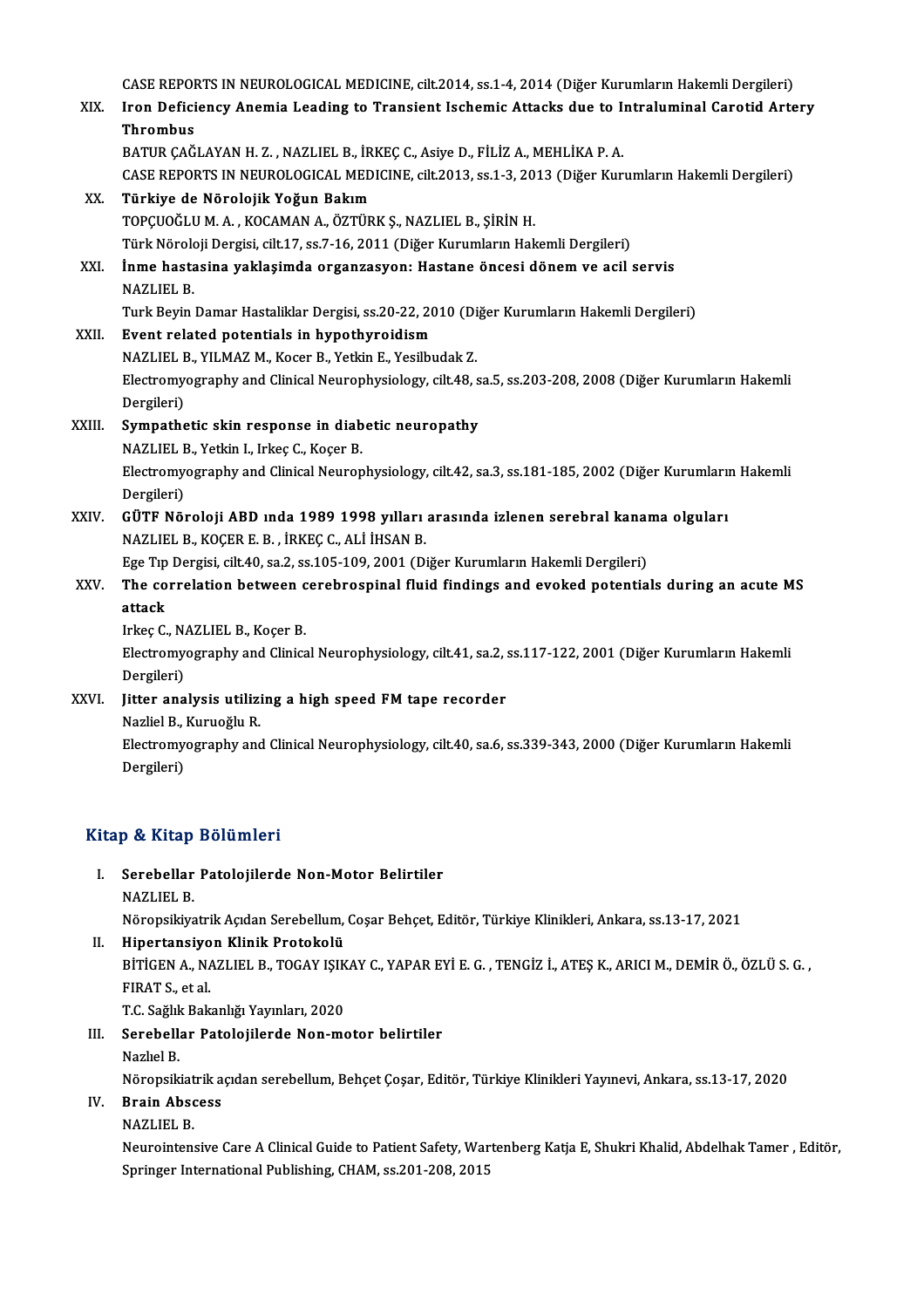# Hakemli Kongre / Sempozyum Bildiri Kitaplarında Yer Alan Yayınlar<br>Hakemli Kongre / Sempozyum Bildiri Kitaplarında Yer Alan Yayınlar

- akemli Kongre / Sempozyum Bildiri Kitaplarında Yer Alan Yayın!<br>I. Ülseratif Kolit Ve Serebral Ven Trombozu Birlikteliği: İki Olgu Sunumu<br>ÖZKAN M.S. BATUR CAČLAYAN H.Z. VU DIRIM İ. CİNDİL E. NAZLIEL R Ölseratif Kolit Ve Serebral Ven Trombozu Birlikteliği: İki Olgu Sur<br>ÖZKAN M. Ş. , BATUR ÇAĞLAYAN H. Z. , YILDIRIM İ., CİNDİL E., NAZLIEL B.<br>57 Hivesi Nörələji Kongresi Antalya Türkiye 27 Kasım - 01 Aralık 2021 Ülseratif Kolit Ve Serebral Ven Trombozu Birlikteliği: İki Olgu Su<br>ÖZKAN M. Ş. , BATUR ÇAĞLAYAN H. Z. , YILDIRIM İ., CİNDİL E., NAZLIEL B<br>57. Ulusal Nöroloji Kongresi, Antalya, Türkiye, 27 Kasım - 01 Aralık 2021<br>Nekretiran ÖZKAN M. Ş. , BATUR ÇAĞLAYAN H. Z. , YILDIRIM İ., CİNDİL E., NAZLIEL B.<br>57. Ulusal Nöroloji Kongresi, Antalya, Türkiye, 27 Kasım - 01 Aralık 2021<br>II. Nekrotizan Seyreden EBV Ensefaliti Ve Komplikasyonları, Prognozu Ve Pet-
- 57. Ulusal Nöroloji Kongresi, Antalya, Türkiye, 27 Kasım 01 Aralık 2021<br>Nekrotizan Seyreden EBV Ensefaliti Ve Komplikasyonlari, Prognozu Ve Pet-l<br>YANIK E., BATUR ÇAĞLAYAN H. Z. , AKDEMİR Ü. Ö. , ATAY L. Ö. , CİNDİL E., N Nekrotizan Seyreden EBV Ensefaliti Ve Komplikasyonlari, Progno<br>YANIK E., BATUR ÇAĞLAYAN H. Z. , AKDEMİR Ü. Ö. , ATAY L. Ö. , CİNDİL E.<br>57. Ulusal Nöroloji Kongresi, Antalya, Türkiye, 27 Kasım - 01 Aralık 2021<br>Bariller Arte YANIK E., BATUR ÇAĞLAYAN H. Z. , AKDEMİR Ü. Ö. , ATAY L. Ö. , CİNDİL E., NAZLIEL B.<br>57. Ulusal Nöroloji Kongresi, Antalya, Türkiye, 27 Kasım - 01 Aralık 2021<br>III. Baziller Arter Stenozuna Bağlı İskemik İnme Olgusu
- SERTTAŞG.,AKYOLGÜRSESA.,CİNDİL E.,KESENÖZBEKS.,BATURÇAĞLAYANH.Z. ,NAZLIELB. Baziller Arter Stenozuna Bağlı İskemik İnme Olgusu<br>SERTTAŞ G., AKYOL GÜRSES A., CİNDİL E., KESEN ÖZBEK S., BATUR ÇAĞL.<br>57. Ulusal Nöroloji Kongresi, Antalya, Türkiye, 27 Kasım - 01 Aralık 2021<br>İskemik inmede glisemik kentr
- IV. İskemik inmede glisemik kontrolün klinik özellikler ve prognoza etkisi: Ankara ACROSS Subgrup<br>Analizi 57. Ulus<br>İskemil<br>Analizi<br>PATUP İskemik inmede glisemik kontrolün klinik özellikler ve prognoza etkisi: Ankara ACROSS Subgrup<br>Analizi<br>BATUR ÇAĞLAYAN H. Z. , ERKENT İ., TOPÇUOĞLU M. A. , SORGUN M. H. , TOGAY IŞIKAY C., NAZLIEL B., ARSAVA E.<br>M

An<br>BA<br>M BATUR ÇAĞLAYAN H. Z. , ERKENT İ., TOPÇUOĞLU M. A. , .<br>M.<br>4. Türkiye İnme Akademisi, Türkiye, 18 - 20 Aralık 2020<br>TÜRKİYE'DE AKUT İNME YÖNETİMİ. IV TRA VE TR

M.<br>4. Türkiye İnme Akademisi, Türkiye, 18 - 20 Aralık 2020<br>V. – TÜRKİYE'DE AKUT İNME YÖNETİMİ: IV TPA VE TROMBEKTOMİ NÖROTEK: TÜRKİYE NÖROLOJİ TEK<br>GÜNCALISMASI 4. Türkiye İnme A<br><mark>TÜRKİYE'DE AK</mark><br>GÜNÇALIŞMASI<br>TOPCUOČI ILM A TÜRKİYE'DE AKUT İNME YÖNETİMİ: IV TPA VE TROMBEKTOMİ NÖROTEK: TÜRKİYE NÖROLOJİ TEK<br>GÜNÇALIŞMASI<br>TOPÇUOĞLU M. A. , ÖZDEMİR A. Ö. , ARSAVA E. M. , güneş a., AYKAÇ Ö., SARIÖNDER GENCER E., çabalar m., YAYLA<br>V. A., erdeğen b.

GÜNÇALIŞMASI<br>TOPÇUOĞLU M. A. , ÖZDEMİR A. Ö. , ARSAVA E. M. , güneş a., AYKAÇ Ö.<br>V. A. , erdoğan h. a. , erdoğan m., et al.<br>56.ULUSAL NÖROLOIİ KONGRESİ. Türkive. 28 Kasım - 02 Aralık 2020 TOPÇUOĞLU M. A., ÖZDEMİR A. Ö., ARSAVA E. M., güneş a., AYKAÇ Ö., SARIÖNDER GENCER E., çabalar m., YAYLA

- VI. WEBİNO (Wall- EYED BİLATERAL İNTERNÜLEER OFTALMOPLEJİ) olgu sunumu 56.ULUSAL NÖROLOJİ KONGRESİ, Türkiye, 28 Kasım - 02 Aralık 2020<br>WEBİNO (Wall- EYED BİLATERAL İNTERNÜLEER OFTALMOPLEJİ) olgu sunum<br>BALTACI H., BATUR ÇAĞLAYAN H. Z. , BORAN H. E. , ERKOÇ ATAOĞLU N. E. , NAZLIEL B.<br>EE Ulugal WEBİNO (Wall- EYED BİLATERAL İNTERNÜLEER OFTALMO<br>BALTACI H., BATUR ÇAĞLAYAN H. Z. , BORAN H. E. , ERKOÇ ATAOĞ<br>55. Ulusal Nöroloji KOngresi, Antalya, Türkiye, 15 - 21 Kasım 2019<br>Primar AL amilaidarisa bağlı galisan gana isk BALTACI H., BATUR ÇAĞLAYAN H. Z. , BORAN H. E. , ERKOÇ ATAOĞLU N. E. , NAZ<br>55. Ulusal Nöroloji KOngresi, Antalya, Türkiye, 15 - 21 Kasım 2019<br>VII. Primer AL amiloidozise bağlı gelişen genç iskemik inme: Olgu Sunumu
- 55. Ulusal Nöroloji K0ngresi, Antalya, Türkiye, 15 21 Kasım 2019<br><mark>Primer AL amiloidozise bağlı gelişen genç iskemik inme: Olgu Sunumu</mark><br>ACAR A. B. , BATUR ÇAĞLAYAN H. Z. , AKKAN M. K. , KIYAK KEÇELİ Y., CEREN AKGÖR M. H. Primer AL amiloidozise bağlı gelişen genç iskemik inme: 0)<br>ACAR A. B. , BATUR ÇAĞLAYAN H. Z. , AKKAN M. K. , KIYAK KEÇELİ<br>55.Ulusal Nöroloji Kongresi, Antalya, Türkiye, 15 - 21 Kasım 2019<br>COLDENHAR SENDROMU İLE İLİSKİLİ İS ACAR A. B., BATUR ÇAĞLAYAN H. Z., AKKAN M. K., KIYAK KEÇELİ Y., CEREN A<br>55.Ulusal Nöroloji Kongresi, Antalya, Türkiye, 15 - 21 Kasım 2019<br>VIII. GOLDENHAR SENDROMU İLE İLİŞKİLİ İSKEMİK İNME: OLGU SUNUMU<br>PATUP CAĞLAYAN H. Z.
- 55.Ulusal Nöroloji Kongresi, Antalya, Türkiye, 15 21 Kasım 2019<br>GOLDENHAR SENDROMU İLE İLİŞKİLİ İSKEMİK İNME: OLGU SUNUMU<br>BATUR ÇAĞLAYAN H. Z. , ACAR A. B. , AKKAN M. K. , ARSLAN İ., TÜRKSOY E., UÇAR M., NAZLIEL B.<br>55 Hl GOLDENHAR SENDROMU İLE İLİŞKİLİ İSKEMİK İNM<br>BATUR ÇAĞLAYAN H. Z. , ACAR A. B. , AKKAN M. K. , ARSL<br>55.Ulsual Nöroloji Kongresi, Türkiye, 15 - 21 Kasım 2019<br>SERERELLAR ENEARKTLOLAN HASTALARDA ETVO BATUR ÇAĞLAYAN H. Z. , ACAR A. B. , AKKAN M. K. , ARSLAN İ., TÜRKSOY E., UÇAR M., NAZLIEL B.<br>55.Ulsual Nöroloji Kongresi, Türkiye, 15 - 21 Kasım 2019<br>IX. SEREBELLAR ENFARKTI OLAN HASTALARDA ETYOLOJİ, BAŞVURU ESNASINDAK
- 55.Ulsual Nöroloji Kongresi, Türkiye, 15 21 Kasım 2019<br>SEREBELLAR ENFARKTI OLAN HASTALARDA ETYOLOJİ, BAŞVURU ESNASINDAKİ NÖ<br>MUAYENE VE İSKEMİK LEZYON PATERNLERİNİN PROGNOZ VE SAĞ KALIMA ETKİSİ<br>ALTIBARMAK T. NAZLIEL B. BA SEREBELLAR ENFARKTI OLAN HASTALARDA ETYOLOJİ, BA<br>MUAYENE VE İSKEMİK LEZYON PATERNLERİNİN PROGNOZ<br>ALTIPARMAK T., NAZLIEL B., BATUR ÇAĞLAYAN H. Z. , TOKGÖZ N.<br>EE Illusal Nöroloji Kongresi Türkiye 15 – 21 Kasım 2019 MUAYENE VE İSKEMİK LEZYON PATERNLERİNİN PI<br>ALTIPARMAK T., NAZLIEL B., BATUR ÇAĞLAYAN H. Z. , TO<br>55.Ulusal Nöroloji Kongresi, Türkiye, 15 - 21 Kasım 2019<br>"Effect of malnutrition seoring systems on intensiy ALTIPARMAK T., NAZLIEL B., BATUR ÇAĞLAYAN H. Z. , TOKGÖZ N.<br>55.Ulusal Nöroloji Kongresi, Türkiye, 15 - 21 Kasım 2019<br>X. "Effect of malnutrition scoring systems on intensive care unit outcomes",
- İNCİ K., KALIN B. S., MACİT AYDIN E., KARAASLAN H. N., KARABIYIK L., NAZLIEL B., AYGENCEL BIKMAZ Ş. G., İBİŞ M.,YÜKSELO.,TÜRKOĞLUM. INCI K., KALIN B. S. , MACIT AYDIN E., KARAASLAN H. N. , KARABIYIK L., NAZLIEL B., AYGENCEL BIKMAZ :<br>M., YÜKSEL O., TÜRKOĞLU M.<br>ESICM LIVES 2019, 32nd Annual Congress, Berlin, GERMANY,., 28 Eylül - 02 Ekim 2019, cilt.7, ss

M., YÜKSEL O., TÜRKOĞLU M.<br>ESICM LIVES 2019, 32nd Annual Congress, Berlin, GERMANY,., 28 Eylül - 02 Ekim 2019, cilt.7, ss.464-465<br>XI. Comparision of NUTRIC Score and NRS-2002 to evaluate the nutritional status of patie ESICM LIVES 2019, 32r<br>Comparision of NUT<br>intensive care units.<br>TOBUK E. TÜRKOĞU UN Comparision of NUTRIC Score and NRS-2002 to evaluate the nutritional status of patients in<br>intensive care units.<br>TORUK E., TÜRKOĞLU M., KARABIYIK L., GÜRSEL G., NAZLIEL B., AYGENCEL BIKMAZ Ş. G. , AYDOĞDU M., BATUR<br>CAĞLAYA intensive care units.<br>TORUK E., TÜRKOĞLU M., KAR.<br>ÇAĞLAYAN H. Z. , AKBULUT G.<br>11. KERAN KONCRESİ. Türkiye TORUK E., TÜRKOĞLU M., KARABIYIK L., GÜRSEL G<br>ÇAĞLAYAN H. Z. , AKBULUT G.<br>11. KEPAN KONGRESİ, Türkiye, 27 - 31 Mart 2019<br>Assessment of Clanidesuel Besnense in Batis

11. KEPAN KONGRESİ, Türkiye, 27 - 31 Mart 2019

- CAĞLAYAN H. Z. , AKBULUT G.<br>11. KEPAN KONGRESİ, Türkiye, 27 31 Mart 2019<br>XII. Assessment of Clopidogrel Response in Patients with Prior Atherothrombotic Events<br>KAYA Z., NAZLIEL B., TAÇOY G., ÖZEN P. Assessment of Clopidogrel Response in Patients with Prior Atherothroml<br>KAYA Z., NAZLIEL B., TAÇOY G., ÖZEN P.<br>64 th annual meeting of ISTH, Dublin, İrlanda, 18 - 21 Temmuz 2018, cilt.2, ss.5-15<br>diagnosis of brain dosth
- XIII. diagnosis of brain death<br>NAZLIEL B. 64 th annua<br>diagnosis<br>NAZLIEL B.<br>ECCC 14 th
	- ECCC 14 th Emirates Critical Care Conference, 5 07 Nisan 2018
- NAZLIEL B.<br>ECCC 14 th Emirates Critical Care Conference, 5 07 Nisan 2018<br>XIV. Beyin omurilik sıvısı kaçağına bağlı rekürren menenjit: Olgu sunumu<br>AKIN S. BALTACLH, BATUR CAĞLAYAN H.Z. NAZLIEL B. ÖNER A. V ECCC 14 th Emirates Critical Care Conference, 5 - 07 Nisan 2018<br>Beyin omurilik sıvısı kaçağına bağlı rekürren menenjit: Olgu s<br>AKIN S., BALTACI H., BATUR ÇAĞLAYAN H. Z. , NAZLIEL B., ÖNER A. Y.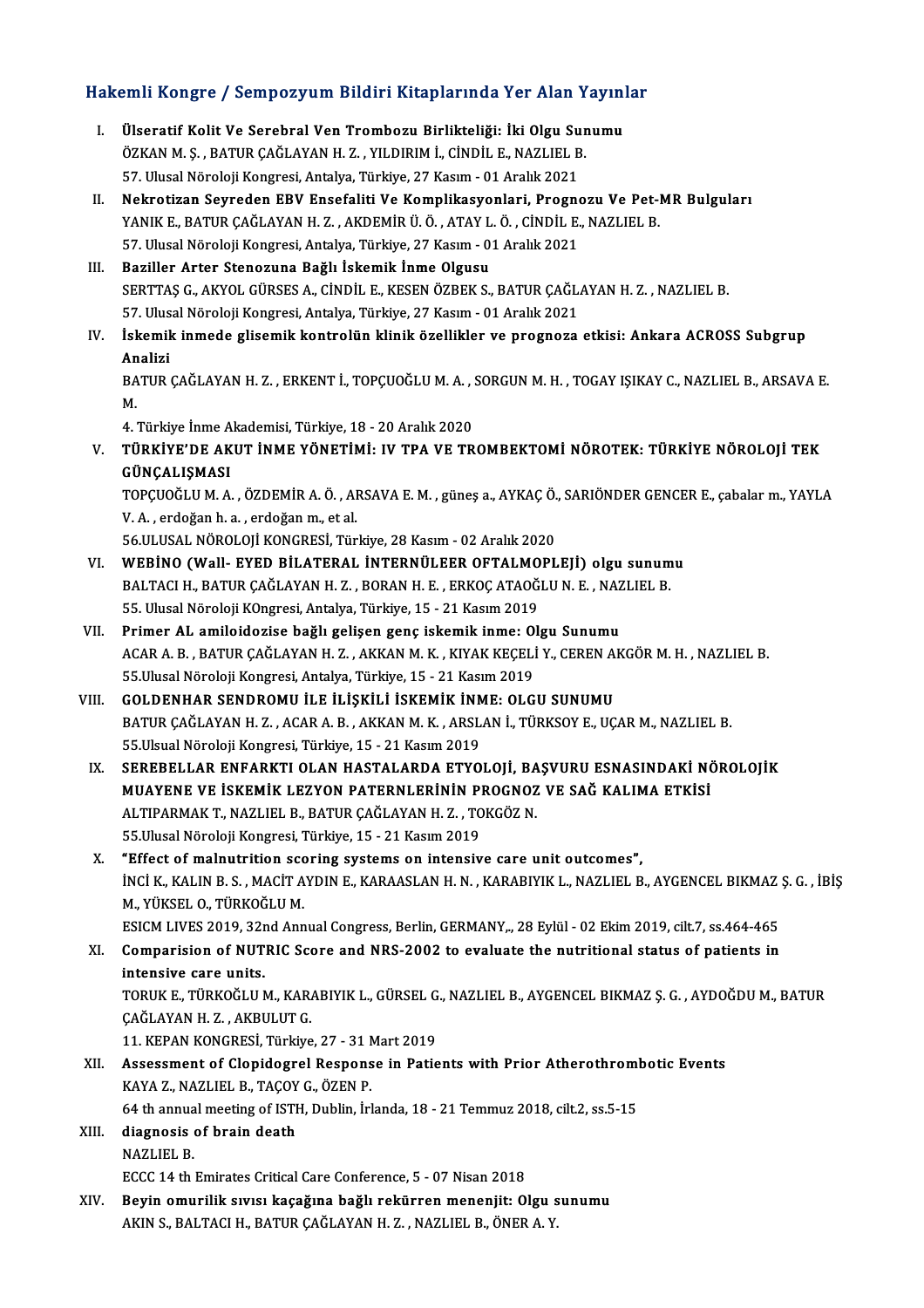|              | 53. Ulusal Nöroloji Kongresi, Türkiye, 24 - 30 Kasım 2017                                                                                                    |
|--------------|--------------------------------------------------------------------------------------------------------------------------------------------------------------|
| XV.          | İmmunsupresyonu olan bir olguda multipl septik kraniyal abse gelişimi                                                                                        |
|              | SAVRUN Y., ALTIPARMAK T., BATUR ÇAĞLAYAN H. Z., NAZLIEL B., İRKEÇ C.                                                                                         |
|              | 53. Ulusal Nöroloji Kongresi, Türkiye, 24 - 30 Kasım 2017                                                                                                    |
| XVI.         | Relationship between cognitive function and routine biochemical parameters in patients with                                                                  |
|              | <b>Multiple Sclerosis</b>                                                                                                                                    |
|              | ÖZKUL Ç., GÜÇLÜ GÜNDÜZ A., İRKEÇ C., NAZLIEL B., BATUR ÇAĞLAYAN H. Z.                                                                                        |
|              | ACRM 94th ANUAL, 23 - 28 Ekim 2017, cilt 98, ss 100                                                                                                          |
| XVII.        | Early rehabilitation for ischemic stroke patients: Should it be initiated immediately?                                                                       |
|              | Yazici G., Guclu-Gunduz A., Ozkul C., Batur-Caglayan H. Z., Nazliel B.                                                                                       |
|              | 23rd World Congress of Neurology (WCN), Kyoto, Japonya, 16 - 21 Eylül 2017, cilt.381, ss.840                                                                 |
| XVIII.       | The effects of bobath (BNDT) concept on motor performance, balance, mobility and disability in                                                               |
|              | early stroke rehabilitation                                                                                                                                  |
|              | Yazici G., Guclu-Gunduz A., Ozkul C., BATUR ÇAĞLAYAN H. Z., Nazliel B.                                                                                       |
|              | 23rd World Congress of Neurology (WCN), Kyoto, Japonya, 16 - 21 Eylül 2017, cilt.381, ss.839-840                                                             |
| XIX.         | HORNER SYNDROME ASSOCIATED WITH EAGLE'S SYNDROME: A CASE REPORT                                                                                              |
|              | BATUR ÇAĞLAYAN H. Z., KILIÇ H. K., UÇAR M., NAZLIEL B.                                                                                                       |
|              | 13th EUNOS, Budapest, Macaristan, 10 - 13 Eylül 2017, cilt.41, ss.1-88                                                                                       |
| XX.          | Sporadik bir kriptokok menenjiti olgusu                                                                                                                      |
|              | ALAYDIN H. C., BATUR ÇAĞLAYAN H. Z., NAZLIEL B., DİZBAY M., UÇAR M.                                                                                          |
| XXI.         | 52. Ulusal Nöroloji Kongresi, Türkiye, 25 Kasım - 01 Aralık 2016<br>Gebelerde Antepartum Ve Erken Postpartum Dönemde Transkranial Doppler USG Incelemesi İle |
|              | Beyin Kan Akımının Değerlendirlmesi                                                                                                                          |
|              | BATUR ÇAĞLAYAN H.Z., NAZLIEL B., ERKOÇ ATAOĞLU N. E., ÇINAR M., Taşçı Y., İrkeç C.                                                                           |
|              | 52. Ulusal Nöroloji Kongresi, Antalya, Türkiye, 25 Kasım - 01 Aralık 2016                                                                                    |
| XXII.        | Septik emboli ile karışan nörotüberküloz olgusu                                                                                                              |
|              | NAZLIEL B., BATUR ÇAĞLAYAN H. Z., ÇETİNKAYA R., ALTIPARMAK T., ERDEM A., HIZEL K., TOKGÖZ N.                                                                 |
|              | 52. Ulusal Nöroloji Kongresi, Türkiye, 25 Kasım - 01 Aralık 2016                                                                                             |
| XXIII.       | Functional evaluation of stroke patients undergoing early physiotherapy in the Neurointensive care                                                           |
|              | unit                                                                                                                                                         |
|              | GÜÇLÜ GÜNDÜZ A., YAZICI G., ÖZKUL Ç., İRKEÇ C., ÖZKAN T., AYDIN Y., NAZLIEL B., BATUR ÇAĞLAYAN H.Z.                                                          |
|              | 2nd Congress of the European Academy of Neurology, Copenhagen, Danimarka, 28 - 31 Mayıs 2016, cilt.23, ss.476                                                |
| XXIV.        | Functional evoluation of stroke patients undergoing an early physiotherapy in NeuroIntensive Care                                                            |
|              | Unit                                                                                                                                                         |
|              | GÜÇLÜ GÜNDÜZ A., YAZICI G., ÖZKUL Ç., İRKEÇ C., ÖZKAN T., AYDIN Y., NAZLIEL B., BATUR ÇAĞLAYAN H. Z.                                                         |
|              | Second congress of the european academy of neurology., 28 - 31 Mayıs 2016                                                                                    |
| XXV.         | Spinal cord emergencies                                                                                                                                      |
|              | <b>NAZLIEL B.</b><br>12th Emirates Critical Care Conference, 7 - 09 Nisan 2016                                                                               |
| XXVI.        | The challenges of sepsis prevention management The situation in Turkey                                                                                       |
|              | <b>NAZLIEL B</b>                                                                                                                                             |
|              | 12th Emirates Critical Care Conference, 7 - 09 Nisan 2016                                                                                                    |
| <b>XXVII</b> | Talamik enfarkta bağlı oküler tilt reaksiyonu                                                                                                                |
|              | BATUR ÇAĞLAYAN H. Z., NALÇACIOĞLU P., KARAMAN Y., ÖNER A. Y., NAZLIEL B., ACAR CAN E.                                                                        |
|              | 51 Ulusal Nöroloji Kongresi, Türkiye, 27 - 03 Aralık 2015                                                                                                    |
| XXVIII.      | Multipl Skleroz da Erken Evrede Koku Fonksiyonlari Sniffin Sticks Testi Çalısması                                                                            |
|              | BATUR ÇAĞLAYAN H. Z., İRKEÇ C., NAZLIEL B., AKYOL GÜRSES A., ÇAPRAZ İ.                                                                                       |
|              | 51. Ulusal Nöroloji Kongresi, Türkiye, 27 Kasım - 03 Aralık 2015                                                                                             |
| XXIX.        | Evalution of the Relationship Between Postural Imbalance and Ataxia Severity with Disability Level                                                           |
|              | ÖZKAN T., GÜÇLÜ GÜNDÜZ A., İRKEÇ C., AYDIN Y., ÖZKUL Ç., YAZICI G., BATUR ÇAĞLAYAN H. Z. , NAZLIEL B.                                                        |
|              | 31st Congress of the European Committee for Treatment and Research in Multiple Slerosis (ECTRIMS 2015)., 7 -                                                 |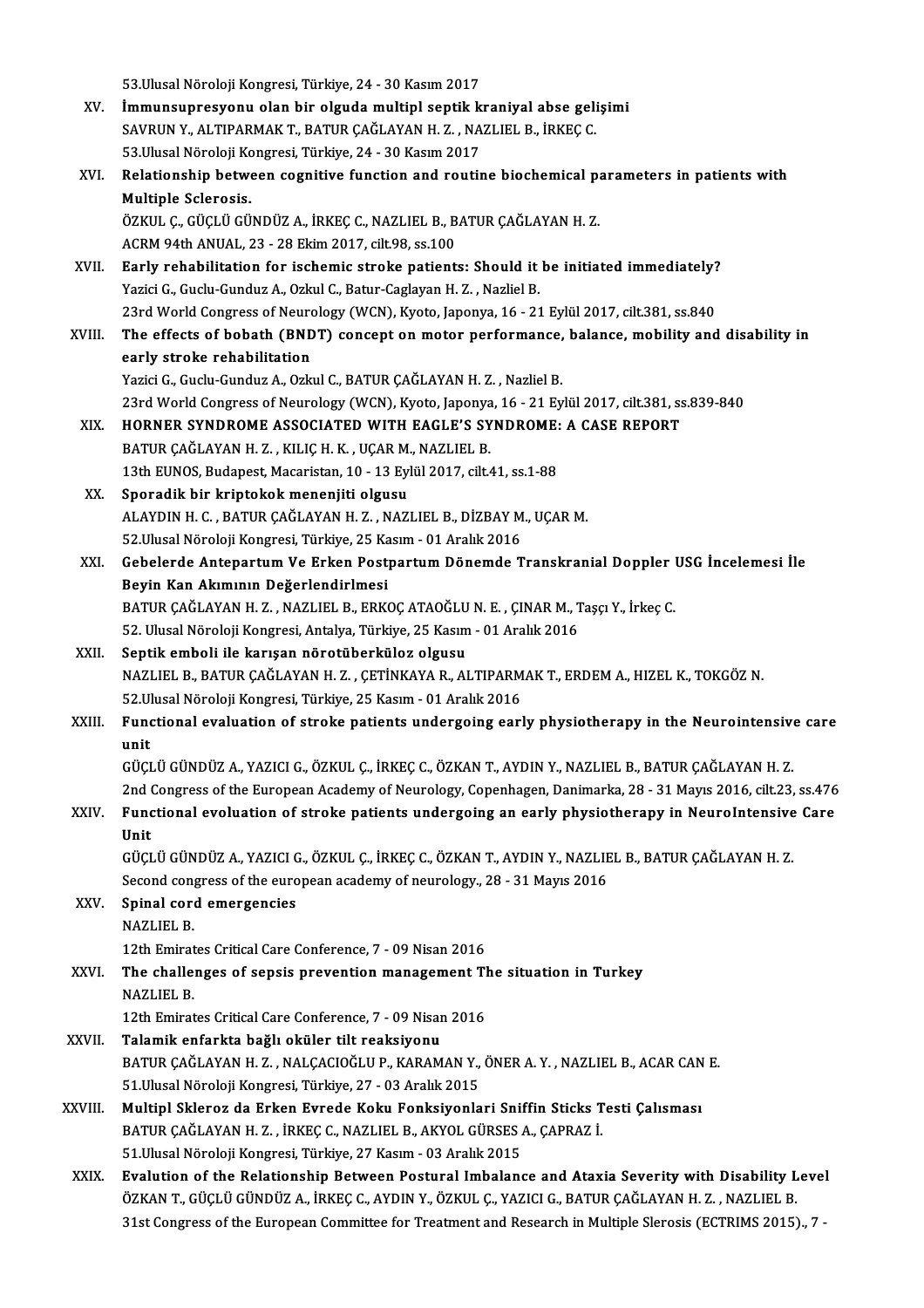10Ekim2015, cilt.21, ss.654-779

- XXX. Septic hydatid cerebral emboli with a subaracnoid hemorrhage CAPRAZ İ., BATUR CAĞLAYAN H.Z., NAZLIEL B., VURALLI D. Septic hydatid cerebral emboli with a subaracnoid hemorrhage<br>ÇAPRAZ İ., BATUR ÇAĞLAYAN H. Z. , NAZLIEL B., VURALLI D.<br>XXI World Congress of Neurology, Viyana, Avusturya, 21 - 26 Kasım 2013, cilt.333, ss.227<br>Asyalovin indus
- XXXI. Acyclovir induced nephro and neurotoxicity A case report<br>NAZLIEL B., BATUR CAĞLAYAN H. Z., CAPRAZ İ., İRKEC C., ÖZMEN S. G. XXI World Congress of Neurology, Viyana, Avusturya, 21 - 26 Kasım 20<br>Acyclovir induced nephro and neurotoxicity A case report<br>NAZLIEL B., BATUR ÇAĞLAYAN H. Z. , ÇAPRAZ İ., İRKEÇ C., ÖZMEN S. G.<br>XXI World Congress of Nourol Acyclovir induced nephro and neurotoxicity A case report<br>NAZLIEL B., BATUR ÇAĞLAYAN H. Z. , ÇAPRAZ İ., İRKEÇ C., ÖZMEN S. G.<br>XXI World Congress of Neurology, Montreal, Kanada, 21 - 26 Kasım 2013, cilt.333, ss.283<br>Valarest
- XXXII. Valproat induced hyperammonemic encephalopathy with triphasic waves A case report<br>NAZLIEL B., CAPRAZ İ., BATUR CAĞLAYAN H. Z., MUTLUCAN H. M. XXI World Congress of Neurology, Montreal, Kanada, 21 - 26 Kasın<br>Valproat induced hyperammonemic encephalopathy with t<br>NAZLIEL B., ÇAPRAZ İ., BATUR ÇAĞLAYAN H. Z. , MUTLUCAN H. M.<br>XXI World Congress of Neurology, Vivano, A Valproat induced hyperammonemic encephalopathy with triphasic waves A case<br>NAZLIEL B., ÇAPRAZ İ., BATUR ÇAĞLAYAN H. Z. , MUTLUCAN H. M.<br>XXI World Congress of Neurology, Viyana, Avusturya, 21 - 26 Kasım 2013, cilt.333, ss.2 NAZLIEL B., ÇAPRAZ İ., BATUR ÇAĞLAYAN H. Z. , MUTLUCAN H. M.<br>XXI World Congress of Neurology, Viyana, Avusturya, 21 - 26 Kasım 2013, cilt.333, ss.286<br>XXXIII. Spontan intrakraniyal hipotansiyona bağlı abducens sinir felcini
- XXI World Congress of Neurology, Viyana, Avusturya, 21 26 Kasım 2013, cilt.333, ss.286<br>Spontan intrakraniyal hipotansiyona bağlı abducens sinir felcinin tedavisinde ep<br>BATUR ÇAĞLAYAN H. Z. , ÇAPRAZ İ., AKYOL GÜRSES A., A Spontan intrakraniyal hipotansiyona bağlı abducens sinir f<br>BATUR ÇAĞLAYAN H. Z. , ÇAPRAZ İ., AKYOL GÜRSES A., AKÇALI D.<br>49. Ulusal Nöroloji Kongresi, Antalya, Türkiye, 15 - 21 Kasım 2013<br>Olaylarla Harnar Sandramunun Gözdan BATUR ÇAĞLAYAN H. Z. , ÇAPRAZ İ., AKYOL GÜRSES A., AKÇALI D. T. , NAZLIEL B., İRKEÇ C.<br>49. Ulusal Nöroloji Kongresi, Antalya, Türkiye, 15 - 21 Kasım 2013<br>XXXIV. Olgularla Horner Sendromunun Gözden Geçirilmesi
- 49. Ulusal Nöroloji Kongresi, Antalya, Türkiye, 15 21 Kasım 2013<br>Olgularla Horner Sendromunun Gözden Geçirilmesi<br>BATUR ÇAĞLAYAN H. Z. , YILDIRIM İ., UÇAR M., AKYOL GÜRSES A., ÖZMEN S. G. , NAZLIEL B., İRKEÇ C.<br>49. Ulusal Olgularla Horner Sendromunun Gözden Geçirilmesi<br>BATUR ÇAĞLAYAN H. Z. , YILDIRIM İ., UÇAR M., AKYOL GÜRSES A.,<br>49. Ulusal Nöroloji Kongresi, Antalya, Türkiye, 15 - 21 Kasım 2013<br>Multinl Sklanog'de orkan evrede koku fonksiyo BATUR ÇAĞLAYAN H. Z. , YILDIRIM İ., UÇAR M., AKYOL GÜRSES A., ÖZMEN S. G. , NAZLIEL B., İRKEÇ C.<br>49. Ulusal Nöroloji Kongresi, Antalya, Türkiye, 15 - 21 Kasım 2013<br>XXXV. Multipl Skleroz'da erken evrede koku fonksiyonları ç
- 49. Ulusal Nöroloji Kongresi, Antalya, Türkiye, 15 21 Kasım 2013<br>Multipl Skleroz'da erken evrede koku fonksiyonları çalışması: Sniffin Stick's testi çalışması<br>BATUR CAĞLAYAN H. Z. , İRKEÇ C., NAZLIEL B., AKYOL GÜRSES A., 49. Ulusal Nöroloji Kongresi, Antalya, Türkiye, 15 - 21 Kasım 2013 BATUR ÇAĞLAYAN H. Z. , İRKEÇ C., NAZLIEL B., AKYOL GÜRSES A., YILDIRIM İ.<br>49. Ulusal Nöroloji Kongresi, Antalya, Türkiye, 15 - 21 Kasım 2013<br>XXXVI. Spontan İntrakranyal hipotansiyona bağlı abdüsens sinir felcinin tedavisin
- 49. Ulusal Nöroloji Kongresi, Antalya, Türkiye, 15 21 Kasım 2013<br>Spontan İntrakranyal hipotansiyona bağlı abdüsens sinir felcinin tedavisinde epidural kan<br>BATUR ÇAĞLAYAN H. Z. , YILDIRIM İ., AKYOL GÜRSES A., AKÇALI D. T. Spontan İntrakranyal hipotansiyona bağlı abdüsens sinir fe<br>BATUR ÇAĞLAYAN H. Z. , YILDIRIM İ., AKYOL GÜRSES A., AKÇALI D<br>49. Ulusal Nöroloji Kongresi, Antalya, Türkiye, 15 - 21 Kasım 2013<br>Spontan İntrakraniyal Hinotansiyon BATUR ÇAĞLAYAN H. Z. , YILDIRIM İ., AKYOL GÜRSES A., AKÇALI D. T. , UÇAR M., NAZLIEL B., İRKEÇ C.<br>49. Ulusal Nöroloji Kongresi, Antalya, Türkiye, 15 - 21 Kasım 2013<br>XXXVII. Spontan İntrakraniyel Hipotansiyona Bağlı Abdüsen
- 49. Ulusal Nöroloji Kongresi, Antalya, Türkiye, 15 21 Kasım 2013<br>Spontan İntrakraniyel Hipotansiyona Bağlı Abdüsens Sinir Felcinin Tedavisinde<br>BATUR ÇAĞLAYAN H. Z. , ÇAPRAZ İ., AKYOL GÜRSES A., AKÇALI D. T. , NAZLIEL B., Spontan İntrakraniyel Hipotansiyona Bağlı Abdüser<br>BATUR ÇAĞLAYAN H. Z. , ÇAPRAZ İ., AKYOL GÜRSES A., AK<br>49. Ulusal Nöroloji Kongresi, Türkiye, 15 - 21 Kasım 2013<br>Belationshin hetusan Lawer Extremity Strangth an BATUR ÇAĞLAYAN H. Z. , ÇAPRAZ İ., AKYOL GÜRSES A., AKÇALI D. T. , NAZLIEL B., İRKEÇ C.<br>49. Ulusal Nöroloji Kongresi, Türkiye, 15 - 21 Kasım 2013<br>XXXVIII. Relationship between Lower Extremity Strength and Balance in patient
- 49. Ulusal Nöroloji Kongresi, Türkiye, 15 21 Kasım 2013<br>Relationship between Lower Extremity Strength and Balance in patients with Multiple Scl<br>Irkec C., ÇITAKER S., GÜÇLÜ GÜNDÜZ A., YAZICI G., Bayraktar D., NAZLIEL B., Irkec C., ÇITAKER S., GÜÇLÜ GÜNDÜZ A., YAZICI G., Bayraktar D., NAZLIEL B., BATUR ÇAĞLAYAN H. Z.<br>5th Congress of the Pan-Asian-Committee-for-Treatment-and-Research-in-Multiple-Sclerosis (PACTRIMS), Beijing, Irkec C., ÇITAKER S., GÜÇLÜ GÜNDÜZ<br>5th Congress of the Pan-Asian-Commi<br>Çin, 13 - 15 Eylül 2012, cilt.19, ss.656<br>Effects of the Clinical Ai Chi on st
- XXXIX. Effects of the Clinical Ai-Chi on strength, balance and walking performance in patients with Multiple Cin, 13 - 15<br>Effects of<br>Sclerosis<br>Irlice C. Be Effects of the Clinical Ai-Chi on strength, balance and walking performance in<br>Sclerosis<br>Irkec C., Bayraktar D., GÜÇLÜ GÜNDÜZ A., YAZICI G., NAZLIEL B., BATUR ÇAĞLAYAN H. Z.<br>Eth Congress of the Pap Asian Committee for Trea

5th Congress of the Pan-Asian-Committee-for-Treatment-and-Research-in-Multiple-Sclerosis (PACTRIMS), Beijing,<br>Cin, 13 - 15 Eylül 2012, cilt.19, ss.684-685 Irkec C., Bayraktar D., GÜÇLÜ GÜNDÜZ A., '<br>5th Congress of the Pan-Asian-Committee-<br>Cin, 13 - 15 Eylül 2012, cilt.19, ss.684-685<br>Effects of the Clinical Ai Chi on fatigu 5th Congress of the Pan-Asian-Committee-for-Treatment-and-Research-in-Multiple-Sclerosis (PACTRIMS), Beijin<br>Cin, 13 - 15 Eylül 2012, cilt.19, ss.684-685<br>XL. Effects of the Clinical Ai-Chi on fatigue, mood and quality of li

Cin, 13 - 15 Eylül 2012, cilt.19, ss.684-685<br>Effects of the Clinical Ai-Chi on fatigue, mood and quality of life in patients with<br>Irkec C., GÜÇLÜ GÜNDÜZ A., Bayraktar D., YAZICI G., NAZLIEL B., BATUR ÇAĞLAYAN H. Z.<br>Eth Con Effects of the Clinical Ai-Chi on fatigue, mood and quality of life in patients with Multiple Sclerosis<br>Irkec C., GÜÇLÜ GÜNDÜZ A., Bayraktar D., YAZICI G., NAZLIEL B., BATUR ÇAĞLAYAN H. Z.<br>5th Congress of the Pan-Asian-Com Irkec C., GÜÇLÜ GÜNDÜZ A., Bayraktar D., YAZICI G., NAZLIEL B., BATUR ÇAĞLAYAN H. Z.<br>5th Congress of the Pan-Asian-Committee-for-Treatment-and-Research-in-Multiple-Sclerc<br>6. Cin, 13 - 15 Eylül 2012, cilt.19, ss.685<br>Effects 5th Congress of the Pan-Asian-Committee-for-Treatment-and-Research-in-Multiple-Sclerosis (PACTRIMS), Beijing,<br>Cin, 13 - 15 Eylül 2012, cilt.19, ss.685<br>XLI. Effects of Pilates in Multiple Sclerosis

IrkecC.,GÜÇLÜGÜNDÜZA.,ÇITAKERS.,NAZLIELB.,BATURÇAĞLAYANH.Z. Effects of Pilates in Multiple Sclerosis<br>Irkec C., GÜÇLÜ GÜNDÜZ A., ÇITAKER S., NAZLIEL B., BATUR ÇAĞLAYAN H. Z.<br>5th Congress of the Pan-Asian-Committee-for-Treatment-and-Research-in-Multiple-Sclerosis (PACTRIMS), Beijing, Irkec C., GÜÇLÜ GÜNDÜZ A., ÇITAKER<br>5th Congress of the Pan-Asian-Commi<br>Çin, 13 - 15 Eylül 2012, cilt.19, ss.684<br>The Effects of Bilates and Ai Chi I 5th Congress of the Pan-Asian-Committee-for-Treatment-and-Research-in-Multiple-Scle<br>
Cin, 13 - 15 Eylül 2012, cilt.19, ss.684<br>
XLII. The Effects of Pilates and Ai-Chi Methods in Patients with Multiple Sclerosis<br>
Cilci Il C

- Çin, 13 15 Eylül 2012, cilt.19, ss.684<br>The Effects of Pilates and Ai-Chi Methods in Patients with Multiple Sclerosis<br>GÜÇLÜ GÜNDÜZ A., Irkec C., Bayraktar D., BATUR ÇAĞLAYAN H. Z. , YAZICI G., ÇITAKER S., NAZLIEL B.<br>65th The Effects of Pilates and Ai-Chi Methods in Patients with Multiple Sclerosis<br>GÜÇLÜ GÜNDÜZ A., Irkec C., Bayraktar D., BATUR ÇAĞLAYAN H. Z. , YAZICI G., ÇITAKER S., NAZLIEL B.<br>65th Annual Meeting of the American-Academy-of GÜÇLÜ GÜNDÜZ A<br>65th Annual Meeti<br>Mart 2013, cilt.80<br>Matanal Zahirlaı
- XLIII. Metanol Zehirlenmesinde Nörolojik Tutulum Olgu sunumu Mart 2013, cilt80<br>Metanol Zehirlenmesinde Nörolojik Tutulum Olgu sunumu<br>ÖZMEN S. G. , TÜRKOĞLU M., BATUR ÇAĞLAYAN H. Z. , ÇAPRAZ İ., ÖNER A. Y. , NAZLIEL B.<br>48 Ulyasl Nöroloji Kongresi Türkiye 16 - 33 Kasım 2012 Metanol Zehirlenmesinde Nörolojik Tutulum Olgu<br>ÖZMEN S. G. , TÜRKOĞLU M., BATUR ÇAĞLAYAN H. Z. , ÇA<br>48.Ulusal Nöroloji Kongresi, Türkiye, 16 - 22 Kasım 2012<br>Vertebral artar diseksiyeny ve siğaran sandramu ÖZMEN S. G., TÜRKOĞLU M., BATUR ÇAĞLAYAN H. Z., ÇA<br>48.Ulusal Nöroloji Kongresi, Türkiye, 16 - 22 Kasım 2012<br>XLIV. Vertebral arter diseksiyonu ve sjögren sendromu<br>6APPAZ İ. BATUR GAĞLAYAN H.Z., YU MAZ D. YAZICIO)
- 48.Ulusal Nöroloji Kongresi, Türkiye, 16 22 Kasım 2012<br>XLIV. Vertebral arter diseksiyonu ve sjögren sendromu<br>ÇAPRAZ İ., BATUR ÇAĞLAYAN H. Z. , YILMAZ D., YAZICIOĞLU CEZAYİR D., BİTİK B., ÖNER A. Y. , NAZLIEL B.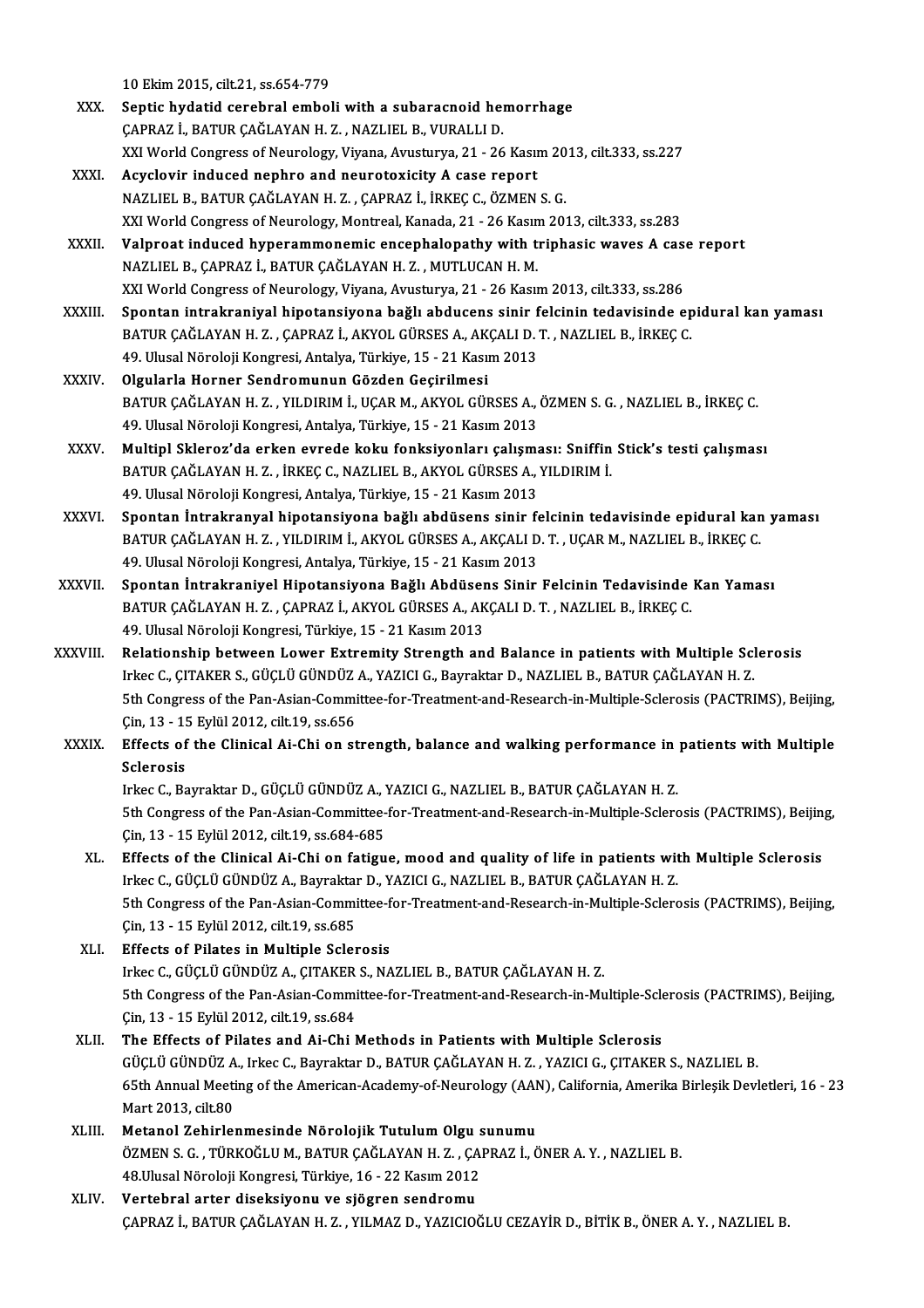|               | 48. Ulusal Nöroloji Kongresi, Antalya, Türkiye, 16 - 22 Kasım 2012                                    |
|---------------|-------------------------------------------------------------------------------------------------------|
| XLV.          | Vertebral Arter Diseksiyonu ve Sjogren Sendromu                                                       |
|               | ÇAPRAZ İ., BATUR ÇAĞLAYAN H. Z. , YILMAZ D., YAZICIOĞLU CEZAYİR D., BİTİK B., ÖNER A. Y. , NAZLIEL B. |
|               | 48. Ulusal Nöroloji Kongresi, Türkiye, 16 - 22 Kasım 2012                                             |
| XLVI.         | Multiple Skleroz lu Hastalarda Patlayıcı Güç                                                          |
|               | ÇITAKER S., GÜÇLÜ GÜNDÜZ A., BATUR ÇAĞLAYAN H. Z., İRKEÇ C., NAZLIEL B.                               |
|               | 48. Ulusal Nöroloji Kongresi, Türkiye, 16 - 22 Kasım 2012                                             |
| XLVII.        | Multipl Skleroz lu Hastalarda Pilates ve Ai Chi Egzersiz Yöntemlerinin Etkilerinin Karşılaştırılması  |
|               | GÜÇLÜ GÜNDÜZ A., BAYRAKTAR D., YAZICI G., BATUR ÇAĞLAYAN H. Z., İRKEÇ C., NAZLIEL B.                  |
|               | 48 Ulusal Nöroloji Kongresi, Türkiye, 16 - 22 Kasım 2012                                              |
| <b>XLVIII</b> | Asiklovir tedavisi sonrası gelişen nörotoksisite olgusu                                               |
|               | ÖZMEN S. G., GESOĞLU T., BATUR ÇAĞLAYAN H. Z., ÇAPRAZ İ., NAZLIEL B.                                  |
|               | 48. Ulusal Nöroloji Kongresi, Antalya, Türkiye, 16 - 22 Kasım 2012                                    |
| XLIX.         | Takayasu Arteriti Olgusunda Gelişen Serebral İskemi                                                   |
|               | KARACAN GÖLEN M., BATUR ÇAĞLAYAN H. Z., ÖZTÜRK M. A., ILGIT E. T., ÖNER A. Y., KARAKUŞ A., NAZLIEL B. |
|               | 48. Ulusal Nöroloji Kongresi, Türkiye, 16 - 22 Kasım 2012                                             |
| L.            | Nadir Görülen Bir Serebral Emboli Olgusu                                                              |
|               | ÇAPRAZ İ., BATUR ÇAĞLAYAN H. Z., VURALLI D., ERER D., ÖNER A. Y., NAZLIEL B.                          |
|               | 48. Ulusal Nöroloji Kongresi, Türkiye, 16 - 22 Kasım 2012                                             |
| LI.           | Sporadik Creutzfeldt Jacob Hastalığı: Olgu Sunumu                                                     |
|               | MERCAN M., BORA H. A., NAZLIEL B., AKYOL GÜRSES A., ANDAÇ Ş.                                          |
|               | 46. Ulusal Nöroloji Kongresi, Antalya, Türkiye, 4 - 09 Aralık 2010, cilt.16, ss.201                   |
| LII.          | Evaluation and correlation of cognitive event-related potentials (P300) and neuropsychological        |
|               | tests in patients with clinically isolated syndrome                                                   |
|               | Kocer B., Unal T., NAZLIEL B., Biyikli Z., Yesilbudak Z., Karakas S., Irkec C.                        |
|               | 13th Annual Meeting of the Amer-Comm-for-Treatment-and-Res-in-Multiple-Sclerosis/24th Congress of the |
|               | European-Comm-for-Treatment-and-Res-in-Multiple-Sclerosis/5th Congress of the Latin-Amer-Comm-for-    |
|               | Treatment-and-Res-in-Multiple-Sclerosis, Montreal, Kanada, 17 - 20 Eylül 2008, cilt.14                |
| LIII.         | Gerilim tipi başağrısı yaşayan hastalarda tanısal değerlendirme                                       |
|               | ASLAN S., COŞAR B., CANDANSAYAR S., NAZLIEL B., Işık E.                                               |
|               | 36. Ulusal Psikiyatri KOngresi, Türkiye, 3 - 07 Ekim 2000                                             |
|               |                                                                                                       |

#### Bilimsel Hakemlikler

Türk Beyin Damar Hastalıkları Dergisi, Hakemli Bilimsel Dergi, Ocak 2019

#### Etkinlik Organizasyonlarındaki Görevler

Etkinlik Organizasyonlarındaki Görevler<br>Nazlıel B., 9. Nörolojik Yoğun Bakım Sempozyumu, Bilimsel Kongre / Sempozyum Organizasyonu, Türkiye, Mayıs 2021<br>Nazlıel B., 9. Nörolojik Yoğun Bakım Sempoži, 5. Türkiye İnme Akademis Senninin Orgamizacy olitar malanı dörevler<br>Nazlıel B., 9. Nörolojik Yoğun Bakım Sempozyumu, Bilimsel Kongre / Sempozyum Organizasyonu, Türkiye, Mayıs 202<br>Antalya Türkiye Aralık 2019 Nazlıel B., 9. Nörolojik Yoğun 1<br>Nazlıel B., Türk Beyin Hastalık<br>Antalya, Türkiye, Aralık 2018 Antalya, Türkiye, Aralık 2018<br>Kongre ve Sempozyum Katılımı Faaliyetleri

Kongre ve Sempozyum Katılımı Faaliyetleri<br>57. Ulusal Nöroloji Kongresi, Davetli Konuşmacı, Antalya, Türkiye, 2022<br>5. Türkiye İnme Akademisi, Davetli Konuşmacı, Ankara, Türkiye, 2021 1911 - 1922) un Nathimi Taariy Stist<br>57. Ulusal Nöroloji Kongresi, Davetli Konuşmacı, Antalya, Türkiye, 2021<br>5. Türkiye İnme Akademisi, Davetli Konuşmacı, Ankara, Türkiye, 2021<br>18 Ulusal Dabili Gerrabi Bilimler e kongresi,

5. Türkiye İnme Akademisi, Davetli Konuşmacı, Ankara, Türkiye, 2021<br>18.Ulusal Dahili Cerrahi Bilimler e-kongresi, Oturum Başkanı, Ankara<br>57. Ulusal Nöroloji Kongresi, Oturum Başkanı, Antalya, Türkiye, 2021

57. Ulusal Nöroloji Kongresi, Davetli Konuşmacı, Antalya, Türkiye, 2022<br>5. Türkiye İnme Akademisi, Davetli Konuşmacı, Ankara, Türkiye, 2021<br>18.Ulusal Dahili Cerrahi Bilimler e-kongresi, Oturum Başkanı, Ankara, Türkiye, 202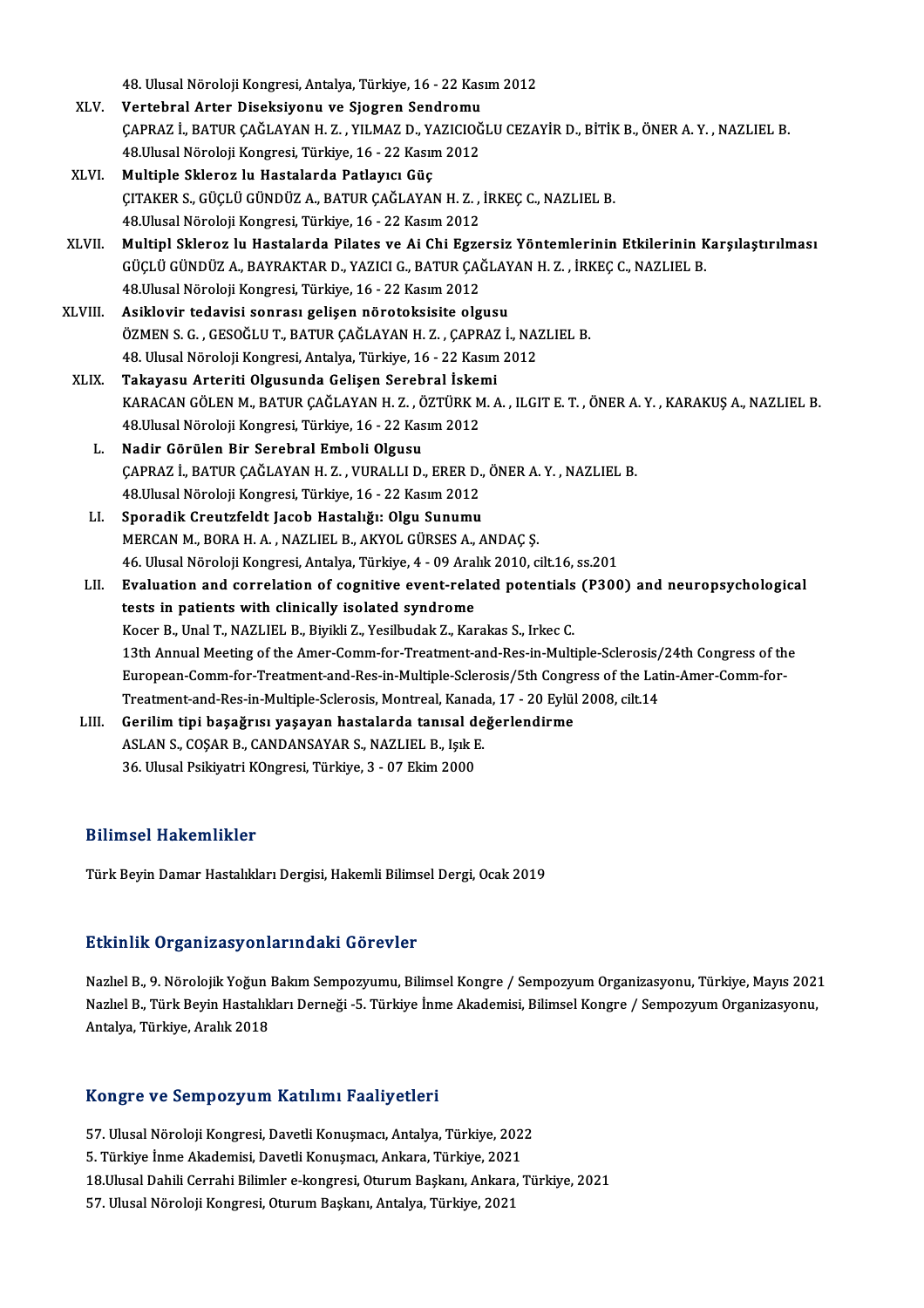57.Ulusal Nöroloji Kongresi, Oturum Başkanı, Antalya, Türkiye, 2021 9. Nöroolojik Yoğun Bakım Sempozyumu, Davetli Konuşmacı, Ankara, Türkiye, 2021 57.Ulusal Nöroloji Kongresi, Oturum Başkanı, Antalya, Türkiye, 2021<br>9. Nöroolojik Yoğun Bakım Sempozyumu, Davetli Konuşmacı, Ankara, Türkiye, 20<br>9. Nörolojik Yoğun Bakım Sempozyumu, Oturum Başkanı, Ankara, Türkiye, 2021<br>Tü 9. Nöroolojik Yoğun Bakım Sempozyumu, Davetli Konuşmacı, Ankara, Türkiye, 2021<br>9. Nörolojik Yoğun Bakım Sempozyumu, Oturum Başkanı, Ankara, Türkiye, 2021<br>Türk Beyin Hastalıkları Derneği-4.İnme Akademisi, Davetli Konuşmacı, 9. Nörolojik Yoğun Bakım Sempozyumu, Oturum Başkanı, Ankara, Türkiy<br>Türk Beyin Hastalıkları Derneği-4.İnme Akademisi, Davetli Konuşmacı, A<br>56. Ulusal Nöroloji Kongresi, Davetli Konuşmacı, Ankara, Türkiye, 2020<br>56. Ulusal N Türk Beyin Hastalıkları Derneği-4.İnme Akademisi, Davetli Konuşmacı<br>56. Ulusal Nöroloji Kongresi, Davetli Konuşmacı, Ankara, Türkiye, 202<br>56. Ulusal Nöroloji Kongresi, Oturum Başkanı, Ankara, Türkiye, 2020<br>56. Ulusal Nörol 56. Ulusal Nöroloji Kongresi, Davetli Konuşmacı, Ankara, Türkiye, 2020<br>56. Ulusal Nöroloji Kongresi, Oturum Başkanı, Ankara, Türkiye, 2020<br>56. Ulusal Nöroloji Kongresi, Davetli Konuşmacı, Ankara, Türkiye, 2020<br>56 Ulusal Nö 56. Ulusal Nöroloji Kongresi, Oturum Başkanı, Ankara, Türkiye, 2020<br>56. Ulusal Nöroloji Kongresi, Davetli Konuşmacı, Ankara, Türkiye, 201<br>56.Ulusal Nöroloji Kongresi, Oturum Başkanı, Ankara, Türkiye, 2020<br>Türk Boyin Hastal 56.Ulusal Nöroloji Kongresi, Oturum Başkanı, Ankara, Türkiye, 2020<br>Türk Bevin Hastalıkları Derneği-Atrial Fibrilasyonun Önlenmesinde NOAK, Davetli Konusmacı, Ankara, Türkiye, 2020 56.Ulusal Nöroloji Kongresi, Oturum Başkanı, Ankara, Türkiye, 2020<br>Türk Beyin Hastalıkları Derneği-Atrial Fibrilasyonun Önlenmesinde NOAK, Davetli Konuşmacı, Ankara, Türkiye, 2020<br>Türk Beyin Hastalıkları Derneği -COVİD 19 Türk Beyin Hastalıkları Derneği-Atrial Fibrilasyonun Önlenmesinde NO<br>Türk Beyin Hastalıkları Derneği -COVİD 19 Pandemisinde İnme Yönetir<br>2.Nöronutrusyon Sempozyumu, Oturum Başkanı, İzmir, Türkiye, 2020<br>2. Nöronutrusyon Sem Türk Beyin Hastalıkları Derneği -COVİD 19 Pandemisinde İnme Yönetimi, İ<br>2.Nöronutrusyon Sempozyumu, Oturum Başkanı, İzmir, Türkiye, 2020<br>2. Nöronutrusyon Sempozyumu, Davetli Konuşmacı, İzmir, Türkiye, 2020<br>55 Ulusal Nörolo 2.Nöronutrusyon Sempozyumu, Oturum Başkanı, İzmir, Türkiye, 2020<br>2. Nöronutrusyon Sempozyumu, Davetli Konuşmacı, İzmir, Türkiye, 2020<br>55.Ulusal Nöroloji Kongresi, Davetli Konuşmacı, Antalya, Türkiye, 2019 2. Nöronutrusyon Sempozyumu, Davetli Konuşmacı, İzmir, Türkiye, 2<br>55.Ulusal Nöroloji Kongresi, Davetli Konuşmacı, Antalya, Türkiye, 201<br>55.Ulusal Nöroloji Kongresi, Oturum Başkanı, Antalya, Türkiye, 2019<br>55.Ulusal Nöroloji 55.Ulusal Nöroloji Kongresi, Davetli Konuşmacı, Antalya, Türkiye, 201<br>55.Ulusal Nöroloji Kongresi, Oturum Başkanı, Antalya, Türkiye, 2019<br>55.Ulusal Nöroloji Kongresi, Oturum Başkanı, Antalya, Türkiye, 2019<br>55 Ulusal Nörolo 55.Ulusal Nöroloji Kongresi, Oturum Başkanı, Antalya, Türkiye, 2019<br>55.Ulusal Nöroloji Kongresi, Oturum Başkanı, Antalya, Türkiye, 2019<br>55.Ulusal Nöroloji Kongresi, Davetli Konuşmacı, Antalya, Türkiye, 2019<br>55 Ulusal Nörol 55.Ulusal Nöroloji Kongresi, Oturum Başkanı, Antalya, Türkiye, 2019<br>55.Ulusal Nöroloji Kongresi, Davetli Konuşmacı, Antalya, Türkiye, 2019<br>55.Ulusal Nöroloji Kongresi, Davetli Konuşmacı, Antalya, Türkiye, 2019<br>2.türkiye İn 55.Ulusal Nöroloji Kongresi, Davetli Konuşmacı, Antalya, Türkiye, 2<br>55.Ulusal Nöroloji Kongresi, Davetli Konuşmacı, Antalya, Türkiye, 2<br>3.tÜRKİYE İnme Akademisi, Oturum Başkanı, Muğla, Türkiye, 2019<br>8 Nörolojik Yoğun Balım 3.tÜRKİYE İnme Akademisi, Oturum Başkanı, Muğla, Türkiye, 2019<br>8.Nörolojik Yoğun Bakım Sempozyumu, Oturum Başkanı, Samsun, Türkiye, 2019 8.Nörolojik Yoğun Bakım Sempozyumu, Davetli Konuşmacı, Samsun, Türkiye, 2019 8.Nörolojik Yoğun Bakım Sempozyumu, Oturum Başkanı, Samsun, Türkiye, 2019<br>8.Nörolojik Yoğun Bakım Sempozyumu, Davetli Konuşmacı, Samsun, Türkiye, 2019<br>Türk Beyin Damar Hastalıkları Derneği-Kurslar Kongresi, Davetli Konuşma 8.Nörolojik Yoğun Bakım Sempozyumu, Davetli Konuşmacı, Samsun, Türkiye, 2019<br>Türk Beyin Damar Hastalıkları Derneği-Kurslar Kongresi, Davetli Konuşmacı, Antalya, Türkiye, 2<br>Beyin Damar Hastalıkları Derneği Kurslar Kongresi, Türk Beyin Damar Hastalıkları Derneği-Kurslar Kongresi, Davetli Konuşmacı, Antalya, Türkiy<br>Beyin Damar Hastalıkları Derneği Kurslar Kongresi, Davetli Konuşmacı, Antalya, Türkiye, 201<br>Emirates Critical Care Conference, Dave Beyin Damar Hastalıkları Derneği Kurslar Kongresi, Davetli Konuşmacı, Antalya, Türkiye, 201<br>Emirates Critical Care Conference, Davetli Konuşmacı, Dubai, Birleşik Arap Emirlikleri, 2019<br>Emirates Critical Care Conference, Da Emirates Critical Care Conference, Davetli Konuşmacı, Dubai, Birleşik Araj<br>Emirates Critical Care Conference, Davetli Konuşmacı, Dubai, Birleşik Araj<br>Nöronutrusyon Sempozyumu, Davetli Konuşmacı, Ankara, Türkiye, 2019<br>1. Nö Emirates Critical Care Conference, Davetli Konuşmacı, Dubai, Birleşik Arap Emirlikleri, 2019<br>Nöronutrusyon Sempozyumu, Davetli Konuşmacı, Ankara, Türkiye, 2019<br>1. Nöronutrusyon Sempozyumu, Oturum Başkanı, Ankara, Türkiye, UluslararasıTürkDünyasıMultiple SklerozKongresi,OturumBaşkanı,Ankara,Türkiye,2019 CARCİNOS Nöroloji Sempozyumu, Oturum Başkanı, Ankara, Türkiye, 2019 Uluslararası Türk Dünyası Multiple Skleroz Kongresi, Oturum Başkanı, Ankara,<br>CARCİNOS Nöroloji Sempozyumu, Oturum Başkanı, Ankara, Türkiye, 2019<br>Nörorehabilitasyon Sempozyumu, Davetli Konuşmacı, İstanbul, Türkiye, 2018<br>54 CARCİNOS Nöroloji Sempozyumu, Oturum Başkanı, Ankara, Türkiye, 201<br>Nörorehabilitasyon Sempozyumu, Davetli Konuşmacı, İstanbul, Türkiye,<br>54. Ulusal Nöroloji Kongresi, Davetli Konuşmacı, Antalya, Türkiye, 2018<br>54. Ulusal Nör Nörorehabilitasyon Sempozyumu, Davetli Konuşmacı, İstanbul, Türkiye,<br>54. Ulusal Nöroloji Kongresi, Davetli Konuşmacı, Antalya, Türkiye, 2018<br>54. Ulusal Nöroloji Kongresi, Davetli Konuşmacı, Antalya, Türkiye, 2018<br>54. Ulusa 54. Ulusal Nöroloji Kongresi, Davetli Konuşmacı, Antalya, Türkiye, 2018<br>54. Ulusal Nöroloji Kongresi, Davetli Konuşmacı, Antalya, Türkiye, 2018<br>54. Ulusal Nöroloji Kongresi, Davetli Konuşmacı, Antalya, Türkiye, 2018 54. Ulusal Nöroloji Kongresi, Davetli Konuşmacı, Antalya, Türkiye, 20<br>54. Ulusal Nöroloji Kongresi, Davetli Konuşmacı, Antalya, Türkiye, 20<br>2. Türkiye İnme Akademisi, Oturum Başkanı, İstanbul, Türkiye, 2018<br>Türkiye İnme Ak 54. Ulusal Nöroloji Kongresi, Davetli Konuşmacı, Antalya, Türkiye, 20<br>2. Türkiye İnme Akademisi, Oturum Başkanı, İstanbul, Türkiye, 2018<br>Türkiye İnme Akademisi, Davetli Konuşmacı, İstanbul, Türkiye, 2018<br>Türk Nöroloji Dern 2. Türkiye İnme Akademisi, Oturum Başkanı, İstanbul, Türkiye, 2018<br>Türkiye İnme Akademisi, Davetli Konuşmacı, İstanbul, Türkiye, 2018<br>Türk Nöroloji Derneği 12. Yeterlilik Kursu, Davetli Konuşmacı, Ankara, Türkiye, 2018<br>Ulu Türkiye İnme Akademisi, Davetli Konuşmacı, İstanbul, Türkiye, 2018<br>Türk Nöroloji Derneği 12. Yeterlilik Kursu, Davetli Konuşmacı, Ankara, Türkiye, 2018<br>Ulusal Hipertansiyon ve Böbrek Hastalıkları Kongresi, Davetli Konuşmac Türk Nöroloji Derneği 12. Yeterlilik Kursu, Davetli Konuşmacı, Ankara, Türkiye, 201<br>Ulusal Hipertansiyon ve Böbrek Hastalıkları Kongresi, Davetli Konuşmacı, İskele, Kı<br>8. Ulusal Beyin Damar Hastalıkları Kongresi, Oturum Ba Ulusal Hipertansiyon ve Böbrek Hastalıkları Kongresi, Davetli Konuşmacı, İskele, Kıbı<br>8. Ulusal Beyin Damar Hastalıkları Kongresi, Oturum Başkanı, İzmir, Türkiye, 2018<br>8.Ulusal Beyin Damar Hastalıkları Kongresi, Davetli Ko Emirates Critical Care Conference, Davetli Konuşmacı, Dubai, Birleşik Arap Emirlikleri, 2018<br>Multiple Skleroz ile 35. Yıl Toplantısı, Oturum Başkanı, Ankara, Türkiye, 2018 8.Ulusal Beyin Damar Hastalıkları Kongresi, Davetli Konuşmacı, İzmir, Türkiye<br>Emirates Critical Care Conference, Davetli Konuşmacı, Dubai, Birleşik Arap En<br>Multiple Skleroz ile 35. Yıl Toplantısı, Oturum Başkanı, Ankara, T Emirates Critical Care Conference, Davetli Konuşmacı, Dubai, Birleşik<br>Multiple Skleroz ile 35. Yıl Toplantısı, Oturum Başkanı, Ankara, Türkiy<br>53.Ulusal Nöroloji Kongresi, Oturum Başkanı, Antalya, Türkiye, 2017<br>53.Ulusal Nö Multiple Skleroz ile 35. Yıl Toplantısı, Oturum Başkanı, Ankara, Türkiye<br>53.Ulusal Nöroloji Kongresi, Oturum Başkanı, Antalya, Türkiye, 2017<br>53. Ulusal Nöroloji Kongresi, Oturum Başkanı, Antalya, Türkiye, 2017<br>53. Ulusal N 53.Ulusal Nöroloji Kongresi, Oturum Başkanı, Antalya, Türkiye, 2017<br>53. Ulusal Nöroloji Kongresi, Oturum Başkanı, Antalya, Türkiye, 2017<br>53. Ulusal Nöroloji Kongresi, Davetli Konuşmacı, Antalya, Türkiye, 2017<br>53. Ulusal Nö 53. Ulusal Nöroloji Kongresi, Oturum Başkanı, Antalya, Türkiye, 2017<br>53. Ulusal Nöroloji Kongresi, Davetli Konuşmacı, Antalya, Türkiye, 2017<br>53. Ulusal Nöroloji Kongresi, Davetli Konuşmacı, Antalya, Türkiye, 2017 7.NörolojikYoğunBakımSempozyumu,OturumBaşkanı,Konya,Türkiye,2017 53. Ulusal Nöroloji Kongresi, Davetli Konuşmacı, Antalya, Türkiye, 2017<br>7.Nörolojik Yoğun Bakım Sempozyumu, Oturum Başkanı, Konya, Türkiye, 2017<br>7. Nörolojik Yoğun Bakım Sempozyumu, Davetli Konuşmacı, Ankara, Türkiye, 2017 7.Nörolojik Yoğun Bakım Sempozyumu, Oturum Başkanı, Konya, Türkiye, 2017<br>7. Nörolojik Yoğun Bakım Sempozyumu, Davetli Konuşmacı, Ankara, Türkiye, 2017<br>7. Nörolojik Yoğun Bakım Sempozyumu, Davetli Konuşmacı, Konya, Türkiye, 7. Nörolojik Yoğun Bakım Sempozyumu, Davetli Konuşmacı, Ankara, Türkiye, 2017<br>7. Nörolojik Yoğun Bakım Sempozyumu, Davetli Konuşmacı, Konya, Türkiye, 2017<br>7.Nörolojik Yoğun Bakım Sempozyumu , Davetli Konuşmacı, Konya, Türk 7. Nörolojik Yoğun Bakım Sempozyumu, Davetli Konuşmacı, Konya, Türkiye, 2017<br>7.Nörolojik Yoğun Bakım Sempozyumu , Davetli Konuşmacı, Konya, Türkiye, 2017<br>Tromboliz ve Nörovaskulerizasyon Akademisi, Davetli Konuşmacı, İstan İnme Tromboliz ve Nörovaskulerizazyon Akademisi 2017, Oturum Başkanı, İstanbul, Türkiye, 2017 Türk Beyin Damar Hastalıkları Derneği. 7. Ali Özeren Beyin Damar Hastalıkları Okulu, Davetli Konuşmacı, Antalya,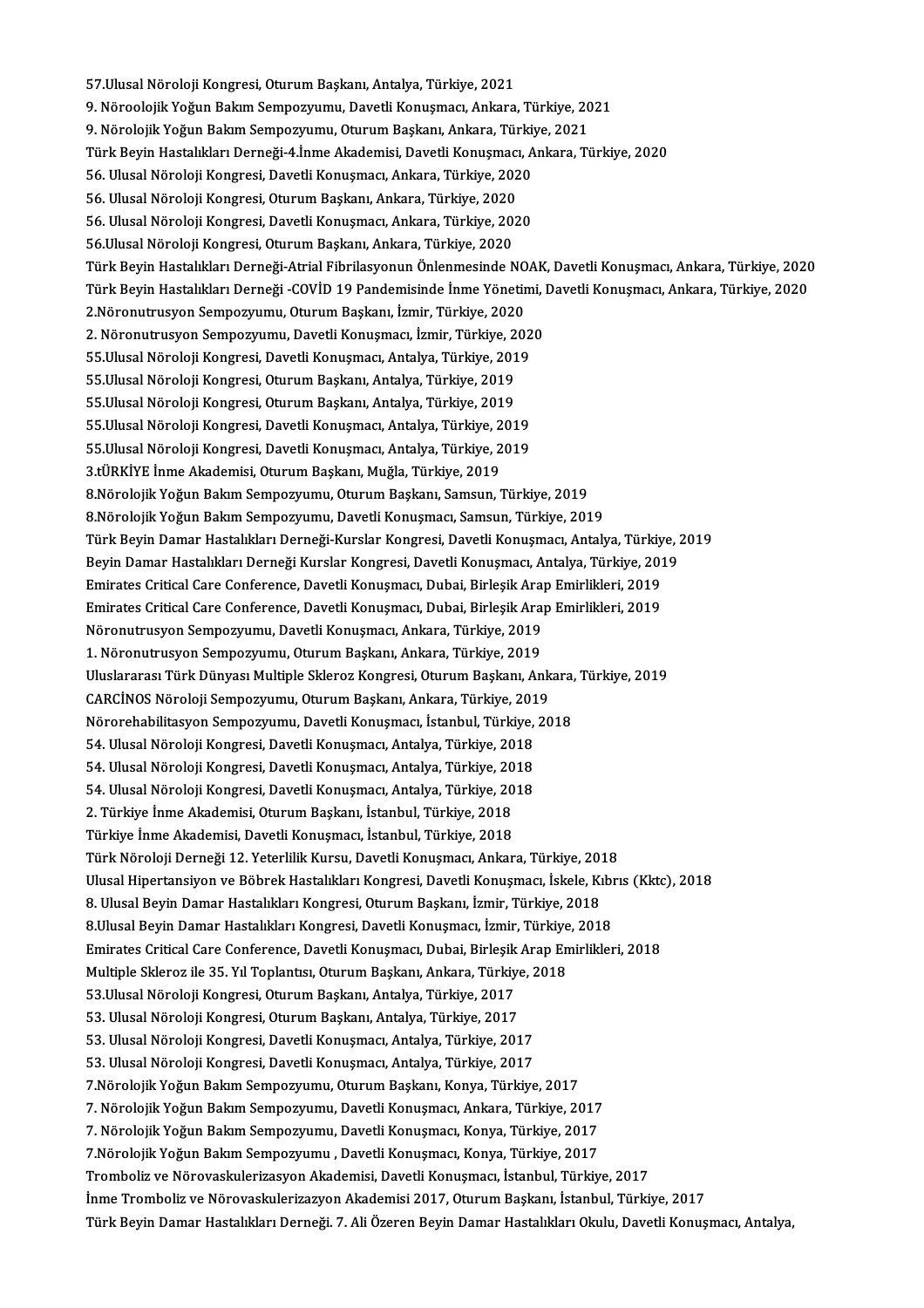Türkiye,2017

5. Yutma Bozuklukları Kongresi, Davetli Konuşmacı, Ankara, Türkiye, 2017 EmiratesCriticalCareConference,DavetliKonuşmacı,Dubai,BirleşikArapEmirlikleri,2017 5. Yutma Bozuklukları Kongresi, Davetli Konuşmacı, Ankara, Türkiye, 2017<br>Emirates Critical Care Conference, Davetli Konuşmacı, Dubai, Birleşik Arap Emirlikleri, 2017<br>Türk Dahili ve Cerrahi Yoğun Bakım Derneği- Yeterlilik K Emirates Critical Care Conference, Davetli Konuşmacı, Dubai, Birleşik Ar<br>Türk Dahili ve Cerrahi Yoğun Bakım Derneği- Yeterlilik Kursu, Davetli K<br>52.Ulusal Nöroloji Kongresi, Davetli Konuşmacı, Antalya, Türkiye, 2016<br>52.Ulu Türk Dahili ve Cerrahi Yoğun Bakım Derneği- Yeterlilik Kursu, Davetli Ko<br>52.Ulusal Nöroloji Kongresi, Davetli Konuşmacı, Antalya, Türkiye, 2016<br>52. Ulusal Nöroloji Kongresi, Davetli Konuşmacı, Antalya, Türkiye, 2016<br>Türk D 52.Ulusal Nöroloji Kongresi, Davetli Konuşmacı, Antalya, Türkiye, 2016<br>52. Ulusal Nöroloji Kongresi, Davetli Konuşmacı, Antalya, Türkiye, 2016<br>Türk Dahili ve Cerrahi Yoğun Bakım Derneği- Yoğun Bakım Yeterlilik Kursu, Davet 52. Ulusal Nöroloji Kongresi, Davetli Konuşmacı, Antalya, Türkiye, 2016<br>Türk Dahili ve Cerrahi Yoğun Bakım Derneği-Yoğun Bakım Yeterlilik Kursu, Davetli Konuşmacı, Ankara, Türkiye, 20<br>Türk Dahili Cerrahi Yoğun Bakım Derneğ Türk Dahili ve Cerrahi Yoğun Bakım Derneği- Yoğun Bakım Yeterlilik Kursu, Davetli Konuşr<br>Türk Dahili Cerrahi Yoğun Bakım Derneği-Yoğun Bakım Yeterlilik Kursu, Davetli Konuşmac<br>VII.Ulusal Beyin Damar Hastalıkları Kıngresi, Türk Dahili Cerrahi Yoğun Bakım Derneği-Yoğun Bakım Yeterlilik Kursu, Davetli Konuşmacı,<br>VII.Ulusal Beyin Damar Hastalıkları Kıngresi, Davetli Konuşmacı, Girne, Kıbrıs (Kktc), 2016<br>Emirates Critical Care Conference, Davetl VII.Ulusal Beyin Damar Hastalıkları Kıngresi, Davetli Konuşmacı, Girne, Kıbrıs (Kktc), 2016<br>Emirates Critical Care Conference, Davetli Konuşmacı, Dubai, Birleşik Arap Emirlikleri, 2016<br>Emirates Critical Care Conference, Da Emirates Critical Care Conference, Davetli Konuşmacı, Dubai, Birleşik Ar<br>Emirates Critical Care Conference, Davetli Konuşmacı, Dubai, Birleşik Ar<br>51.Ulusal Nöroloji Kongresi, Davetli Konuşmacı, Antalya, Türkiye, 2015<br>Dabil Emirates Critical Care Conference, Davetli Konuşmacı, Dubai, Birleşik Arap Emirlikleri, 2016<br>51.Ulusal Nöroloji Kongresi, Davetli Konuşmacı, Antalya, Türkiye, 2015<br>Dahili Cerrahi Yoğun Bakım Kongresi, Davetli Konuşmacı, An 51.Ulusal Nöroloji Kongresi, Davetli Konuşmacı, Antalya, Türkiye, 2015<br>Dahili Cerrahi Yoğun Bakım Kongresi, Davetli Konuşmacı, Ankara, Türkiye, 2015<br>6. Nörolojik Yoğun Bakım Sempozyumu, Davetli Konuşmacı, Muğla, Türkiye, 2 Dahili Cerrahi Yoğun Bakım Kongresi, Davetli Konuşmacı, Ankara, Türkiye, 201!<br>6. Nörolojik Yoğun Bakım Sempozyumu, Davetli Konuşmacı, Muğla, Türkiye, 2015<br>Yoğun Bakım ve Nörolojik Sorunlar, Davetli Konuşmacı, Ankara, Türki 6. Nörolojik Yoğun Bakım Sempozyumu, Davetli Konuşmacı, Muğla, T<br>Yoğun Bakım ve Nörolojik Sorunlar, Davetli Konuşmacı, Ankara, Türk<br>50.Ulusal Nöroloji Kongresi, Oturum Başkanı, Antalya, Türkiye, 2014<br>50.Ulusal Nöroloji Kon Yoğun Bakım ve Nörolojik Sorunlar, Davetli Konuşmacı, Ankara, Türkiye, 2015<br>50.Ulusal Nöroloji Kongresi, Oturum Başkanı, Antalya, Türkiye, 2014<br>50.Ulısal Nöroloji Kongresi, Davetli Konuşmacı, Antalya, Türkiye, 2014<br>50. Ulu 50.Ulısal Nöroloji Kongresi, Davetli Konuşmacı, Antalya, Türkiye, 2014 50.Ulısal Nöroloji Kongresi, Davetli Konuşmacı, Antalya, Türkiye, 2014<br>50. Ulusal Nöroloji Kongresi, Davetli Konuşmacı, Antalya, Türkiye, 2014<br>Türk Nöroloji Derneği- Nörolojik Hastalıklarda Yaşam Kalitesi Çalıştayı, Davetl 50. Ulusal Nöroloji Kongresi, Davetli Konuşmacı, Antalya, Türkiye, 2014<br>Türk Nöroloji Derneği- Nörolojik Hastalıklarda Yaşam Kalitesi Çalıştayı, Davetli Konuşmacı, A<br>Emirates Critical Care Conference, Davetli Konuşmacı, Du Türk Nöroloji Derneği- Nörolojik Hastalıklarda Yaşam Kalitesi Çalıştayı, Davetli Konuşmacı, A<br>Emirates Critical Care Conference, Davetli Konuşmacı, Dubai, Birleşik Arap Emirlikleri, 2014<br>Emirates Critical Care Conference, Emirates Critical Care Conference, Davetli Konuşmacı, Dubai, Birleşik Arap Emirlikleri, 2014<br>Emirates Critical Care Conference, Davetli Konuşmacı, Dubai, Birleşik Arap Emirlikleri, 2014<br>2.Yutma Bozuklukları Kongresi, Oturu Emirates Critical Care Conference, Davetli Konuşmacı, Dubai, Birleşik Arap Emirlikleri, 2014<br>2.Yutma Bozuklukları Kongresi, Oturum Başkanı, Ankara, Türkiye, 2013<br>10. Ulusal Dahili ve Cerrahi Bilimler Yoğun Bakım Kongresi, 2.Yutma Bozuklukları Kongresi, Oturum Başkanı, Ankara, Türkiye, 2013<br>10. Ulusal Dahili ve Cerrahi Bilimler Yoğun Bakım Kongresi, Davetli Konu<br>49. Ulusal Nöroloji Kongresi, Davetli Konuşmacı, Antalya, Türkiye, 2013<br>MS Hemsi 10. Ulusal Dahili ve Cerrahi Bilimler Yoğun Bakım Kongresi, Davetli K<br>49. Ulusal Nöroloji Kongresi, Davetli Konuşmacı, Antalya, Türkiye, 2013<br>MS Hemşire Akademisi, Davetli Konuşmacı, Gaziantep, Türkiye, 2013<br>5. Nörolojik Y 49. Ulusal Nöroloji Kongresi, Davetli Konuşmacı, Antalya, Türkiye, 2013<br>MS Hemşire Akademisi, Davetli Konuşmacı, Gaziantep, Türkiye, 2013<br>5. Nörolojik Yoğun Bakım Sempozyumu, Oturum Başkanı, Aydın, Türkiye, 2013<br>5. Nöroloj MS Hemşire Akademisi, Davetli Konuşmacı, Gaziantep, Türkiye, 2013<br>5. Nörolojik Yoğun Bakım Sempozyumu, Oturum Başkanı, Aydın, Türkiye, 2013<br>5. Nörolojik Yoğun Bakım Sempozyumu, Davetli Konuşmacı, Ankara, Türkiye, 2013<br>Türk 5. Nörolojik Yoğun Bakım Sempozyumu, Davetli Konuşmacı, Ankara, Türkiye, 2013<br>Türk Nöroloji Derneği 7. Nöroloji Yeterlilik Kursu, Davetli Konuşmacı, Ankara, Türkiye, 2013 5. Nörolojik Yoğun Bakım Sempozyumu, Davetli Konuşmacı, Ankara, Türkiye, 2013<br>Türk Nöroloji Derneği 7. Nöroloji Yeterlilik Kursu, Davetli Konuşmacı, Ankara, Türkiye, 2013<br>Türk Beyin Damar Hastalıkları Derneği -Ali Özeren B Türk I<br>Türk I<br>2013 Türk Beyin Damar Hastalıkları Derneği -Ali Özeren Beyin Damar Hastalıkları Okulu, Davetli K<br>2013<br>Emirates Critical Care Conference, Davetli Konuşmacı, Dubai, Birleşik Arap Emirlikleri, 2013<br>9 Ulusal Dabili Carrabi Yeğun Ba 2013<br>Emirates Critical Care Conference, Davetli Konuşmacı, Dubai, Birleşik Arap Emirlikleri, 2013<br>9.Ulusal Dahili Cerrahi Yoğun Bakımlar Kongresi, Davetli Konuşmacı, Ankara, Türkiye, 2012<br>Türk Nöroleji Derneği 6. Nöroleji Emirates Critical Care Conference, Davetli Konuşmacı, Dubai, Birleşik Arap Emirlikleri, 2013<br>9.Ulusal Dahili Cerrahi Yoğun Bakımlar Kongresi, Davetli Konuşmacı, Ankara, Türkiye, 2012<br>Türk Nöroloji Derneği 6. Nöroloji Yeter 9.Ulusal Dahili Cerrahi Yoğun Bakımlar Kongresi, Davetli Konuşmacı,<br>Türk Nöroloji Derneği 6. Nöroloji Yeterlilik Kursu, Davetli Konuşmacı<br>47.Ulusal Nöroloji Kongresi, Oturum Başkanı, Antalya, Türkiye, 2011<br>47.Ulusal Nörolo Türk Nöroloji Derneği 6. Nöroloji Yeterlilik Kursu, Davetli Konuşmacı, A<br>47.Ulusal Nöroloji Kongresi, Oturum Başkanı, Antalya, Türkiye, 2011<br>47.Ulusal Nöroloji Kongresi, Davetli Konuşmacı, Antalya, Türkiye, 2011<br>Ali Özenen 47.Ulusal Nöroloji Kongresi, Oturum Başkanı, Antalya, Türkiye, 2011<br>47.Ulusal Nöroloji Kongresi, Davetli Konuşmacı, Antalya, Türkiye, 2011<br>Ali Özeren Beyin Damar Hastalıkları Okulu, Davetli Konuşmacı, İzmir, Türkiye, 2011<br> 47.Ulusal Nöroloji Kongresi, Davetli Konuşmacı, Antalya, Türkiye, 2011<br>Ali Özeren Beyin Damar Hastalıkları Okulu, Davetli Konuşmacı, İzmir, Tür<br>46. Ulusal Nöroloji Kongresi, Davetli Konuşmacı, Antalya, Türkiye, 2010<br>46. Ul 46. Ulusal Nöroloji Kongresi, Davetli Konuşmacı, Antalya, Türkiye, 2010<br>46. Ulusal Nöroloji Kongresi, Oturum Başkanı, Antalya, Türkiye, 2010 46. Ulusal Nöroloji Kongresi, Davetli Konuşmacı, Antalya, Türkiye, 2010<br>46. Ulusal Nöroloji Kongresi, Oturum Başkanı, Antalya, Türkiye, 2010<br>7. Ulusal Dahili ve Cerrahi Bilimler Yoğun Bakım Kongresi, Davetli Konuşmacı, Ank 46. Ulusal Nöroloji Kongresi, Oturum Başkanı, Antalya, Türkiye, 2010<br>7. Ulusal Dahili ve Cerrahi Bilimler Yoğun Bakım Kongresi, Davetli Konuşmacı, Ankara, Türkiye, 2010<br>12. Ulusal Hipertansiyon ve Böbrek Hastalıkları Kongr 7. Ulusal Dahili ve Cerrahi Bilimler Yoğun Bakım Kongresi, Davetli Konuş<br>12. Ulusal Hipertansiyon ve Böbrek Hastalıkları Kongresi, Davetli Konuş<br>45. Ulusal Nöroloji Kongresi, Davetli Konuşmacı, Antalya, Türkiye, 2009<br>Nörol 12. Ulusal Hipertansiyon ve Böbrek Hastalıkları Kongresi, Davetli Konuşma<br>45. Ulusal Nöroloji Kongresi, Davetli Konuşmacı, Antalya, Türkiye, 2009<br>Nörolojik Hastalıklarda Tedavi, Davetli Konuşmacı, Ankara, Türkiye, 2009<br>2. 45. Ulusal Nöroloji Kongresi, Davetli Konuşmacı, Antalya, Türkiye, 2009<br>Nörolojik Hastalıklarda Tedavi, Davetli Konuşmacı, Ankara, Türkiye, 2009<br>3. Nörolojik Yoğun Bakım Sempozyumu, Davetli Konuşmacı, İzmir, Türkiye, 2009<br> Nörolojik Hastalıklarda Tedavi, Davetli Konuşmacı, Ankara, Türkiye, 200<br>3. Nörolojik Yoğun Bakım Sempozyumu, Davetli Konuşmacı, İzmir, Türk<br>44.Ulusal Nöroloji Kongresi, Davetli Konuşmacı, Antalya, Türkiye, 2008<br>Nütrüsyon S Nütrüsyon Sempozyumu, Davetli Konuşmacı, Ankara, Türkiye, 2008 43. Ulusal Nöroloji Kongresi, Davetli Konuşmacı, Antalya, Türkiye, 2007 Nütrüsyon Sempozyumu, Davetli Konuşmacı, Ankara, Türkiye, 2008<br>43. Ulusal Nöroloji Kongresi, Davetli Konuşmacı, Antalya, Türkiye, 2007<br>2. Nörolojik Yoğun Bakım Sempozyumu, Davetli Konuşmacı, Nevşehir, Türkiye, 2007<br>2. Nöro 43. Ulusal Nöroloji Kongresi, Davetli Konuşmacı, Antalya, Türkiye, 2007<br>2. Nörolojik Yoğun Bakım Sempozyumu, Davetli Konuşmacı, Nevşehir, Türkiye, 200<br>2. Nörolojik Yoğun Bakım Sempozyumu, Oturum Başkanı, Nevşehir, Türkiye, 2. Nörolojik Yoğun Bakım Sempozyumu, Davetli Konuşmacı, Nevşehir, Türk<br>2. Nörolojik Yoğun Bakım Sempozyumu, Oturum Başkanı, Nevşehir, Türk<br>42. Ulusal Nöroloji Kongresi, Davetli Konuşmacı, Antalya, Türkiye, 2006<br>1. Nöroloji 2. Nörolojik Yoğun Bakım Sempozyumu, Oturum Başkanı, Nevşehir, Türkiye, 2007<br>42. Ulusal Nöroloji Kongresi, Davetli Konuşmacı, Antalya, Türkiye, 2006<br>1. Nörolojik Yoğun Bakım Sempozyumu, Davetli Konuşmacı, İzmir, Türkiye, 2 42. Ulusal Nöroloji Kongresi, Davetli Konuşmacı, Antalya, Türkiye, 2006<br>1. Nörolojik Yoğun Bakım Sempozyumu, Davetli Konuşmacı, İzmir, Türkiye, 2005<br>1. Gazi Nöroloji Günleri, Davetli Konuşmacı, Ankara, Türkiye, 2004